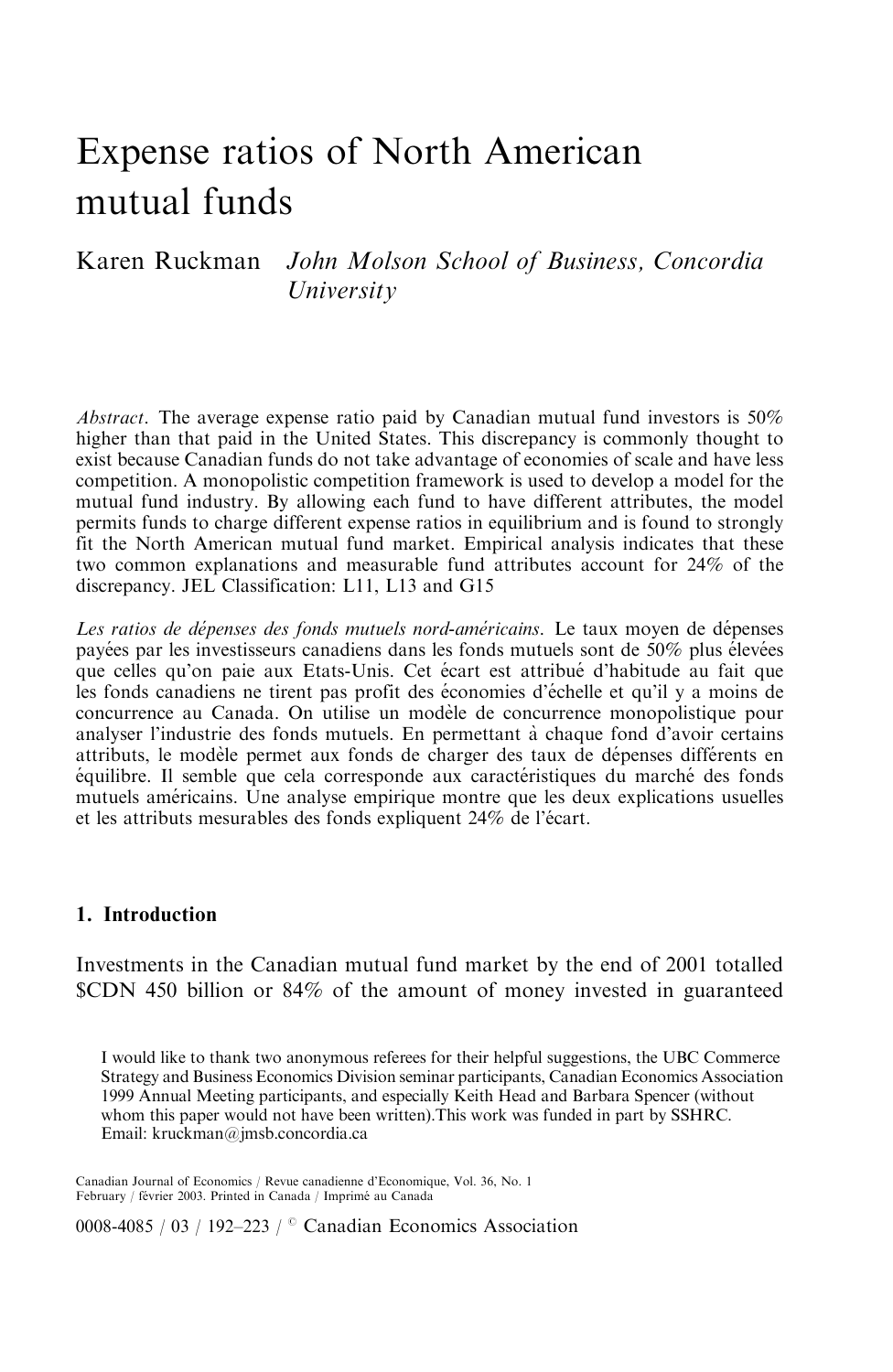investment certificates, chequing and savings accounts combined (source: Investor Economics). The average Canadian management expense ratio (MER), the fee paid by mutual fund investors, is consistently over 50% higher than its American counterpart. If Canadian investors paid the same average MER as U.S. investors, they would have saved over \$CDN 4 billion in 2001. In this paper why MERs are higher in Canada than in the United States is investigated.

The two most common explanations for the discrepancy in MERs are that Canadian funds do not take advantage of economies of scale and have fewer rival funds. The monopolistic competition structure employed in this paper has the advantage of accounting for these two explanations. An industry of heterogeneous but substitutable products is a hallmark of monopolistic competition and this feature is demonstrated in the mutual fund industry by the extent to which mutual fund companies advertise the distinctions of their managers' ability, fund orientation and different fee structures. Canadian regulations do not allow U.S. residents to purchase Canadian-owned mutual funds or U.S.-owned mutual funds to be sold to Canadians unless they are registered with a provincial commission. These regulations essentially segregate the Canadian and U.S. mutual fund markets, and this allows the model developed to be estimated on the pool of funds from both countries while controlling for the differences between the two markets. An estimation of the model determines the extent to which these two common explanations account for the difference in MERs and reveals the mark-up in Canadian MERs that remains unexplained.

In traditional monopolistic competition models used in empirical studies, firms are assumed to be fully symmetric, with every firm charging the same price for its differentiated product. In this paper we relax this symmetry assumption and, in doing so, allow consumers to choose funds according to their tastes for the differing fund characteristics and funds to charge different prices, or MERs, in equilibrium. The MER pricing decision is a function of the fund's individual characteristics, the competition faced by a fund and the size of the fund, the latter two reflecting the two common explanations for the MER discrepancy.

To determine the extent to which the model fits the data, the actual number of funds in the markets is compared with those predicted by the model. The actual values are found to be in the predicted region and justify estimating the MER price equation and the associated demand equation. The regression results show that differences in fund sizes, intensity of competition and measurable fund attributes account for about 24% of the Canadian MER mark-up. The Canadian MERs are even higher than the monopolistic competition model would predict, which suggests that the mark-up is due to either monopoly power beyond that allowed by monopolistic competition or a difference in accepted distribution practices. In addition, using the U.S. market as a base, the number of Canadian mutual funds predicted by the model can be calculated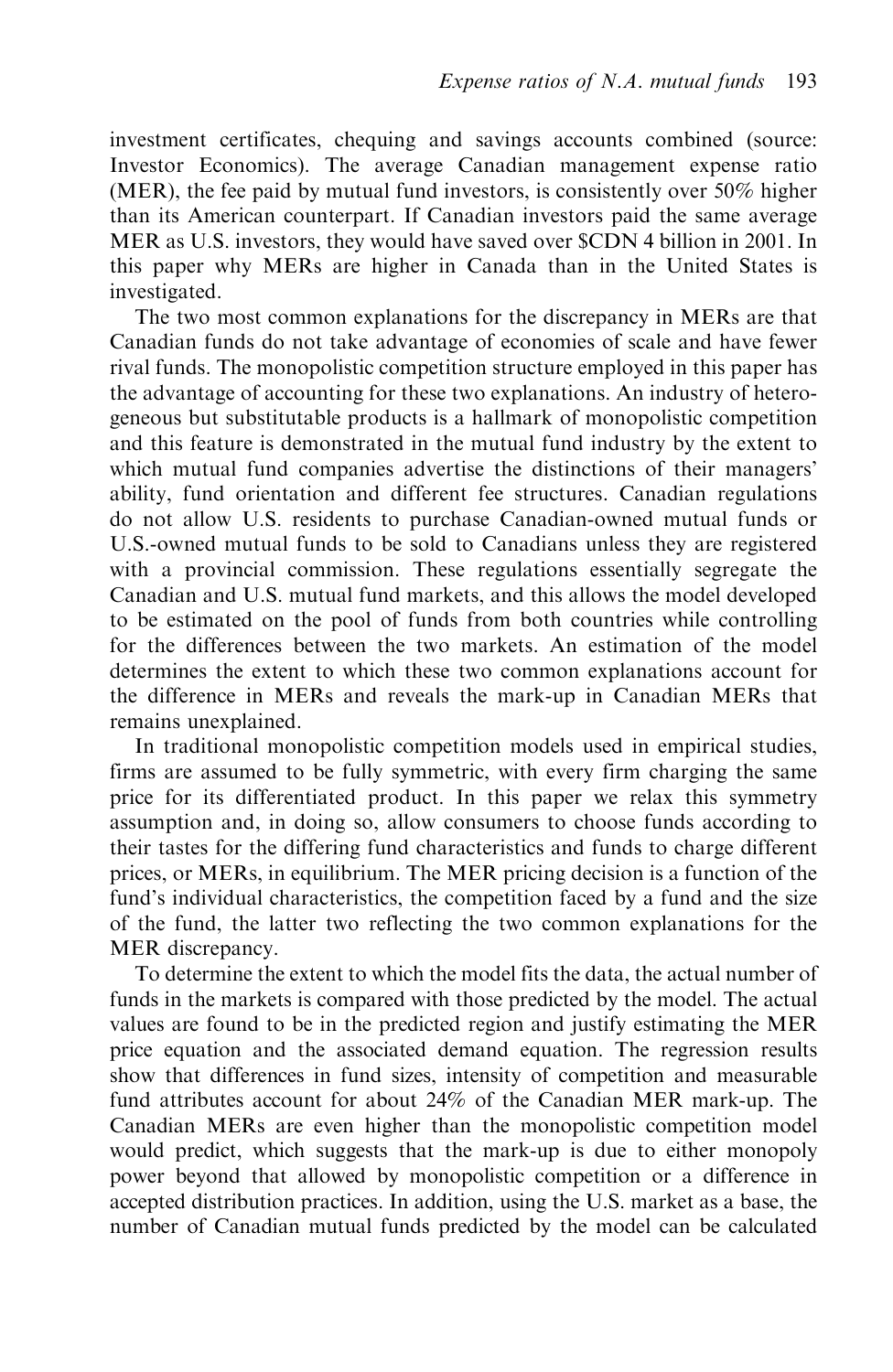using the estimated parameters. The model's predicted number of Canadian funds is very close to the actual number of funds and is shown to be closer than the simpler form of monopolistic competition that does not allow for heterogeneous funds.

This paper differs from the existing literature because we attempt to explain mutual fund fees by utilizing a monopolistic competition model. Previous authors have recognized the importance of economies of scale and other fund-specific variables in explaining mutual fund performance.<sup>1</sup> Recently, Carhart (1997) concludes that the three fund characteristics, MERs, transaction costs, and turnover rates, explain almost all the persistence in returns. Grinblatt and Titman (1994) suggest that turnover rate is significantly related to the ability of the fund managers to earn abnormal returns. There are also a number of studies in which the determinants of mutual fund fees are examined in a purely empirical context.<sup>2</sup> Trzcinka and Zweig (1990) and Malhotra and McLeod (1997) conclude that funds with 12b-1 fees have larger MERs. Malhotra and McLeod (1997) also determine that economies of scale have a significant role in mutual funds fees. We also offers an extension to the traditional monopolistic competition model that allows for varying firm characteristics that can easily be applied to other industries.

This paper is organized as follows. In section 2 we provide the background information about the U.S. and Canadian mutual fund markets with a discussion of the common explanations for the difference in MERs. In section 3 we develop the consumer choice theory and the monopolistic competition model in the context of this industry and examine how closely the model fits the data. In section 4 we estimate the MER pricing equation and the demand equation developed in the model and use the estimated parameters to examine the existing number of funds in Canada. In section 5 we conclude the analysis and offer explanation for the unexplained Canadian mark-up.

## 2. Background information

The mutual fund data are obtained from Morningstar Inc. for the United States and PALTrak Inc. for Canada. It is a cross-section as of 31 January 1999. These tracking services provide a large amount of fund-level data for all mutual funds offered in their respective countries. The PALTrak service has a good coverage of the Canadian industry. The usable data from PALTrak (about 10% of the observations were dropped, owing to missing observations)

<sup>1</sup> There is also a set of studies linking the form of fund manager compensation with fund performance. Significant contributors include: Brown, Harlow, and Starks (1996) and Berkowitz and Kotowitz (1993).

<sup>2</sup> Tufano and Sevick (1997) connect board of director characteristics with fund fees and determine that smaller boards and boards with a larger fraction of independent members approve lower fees.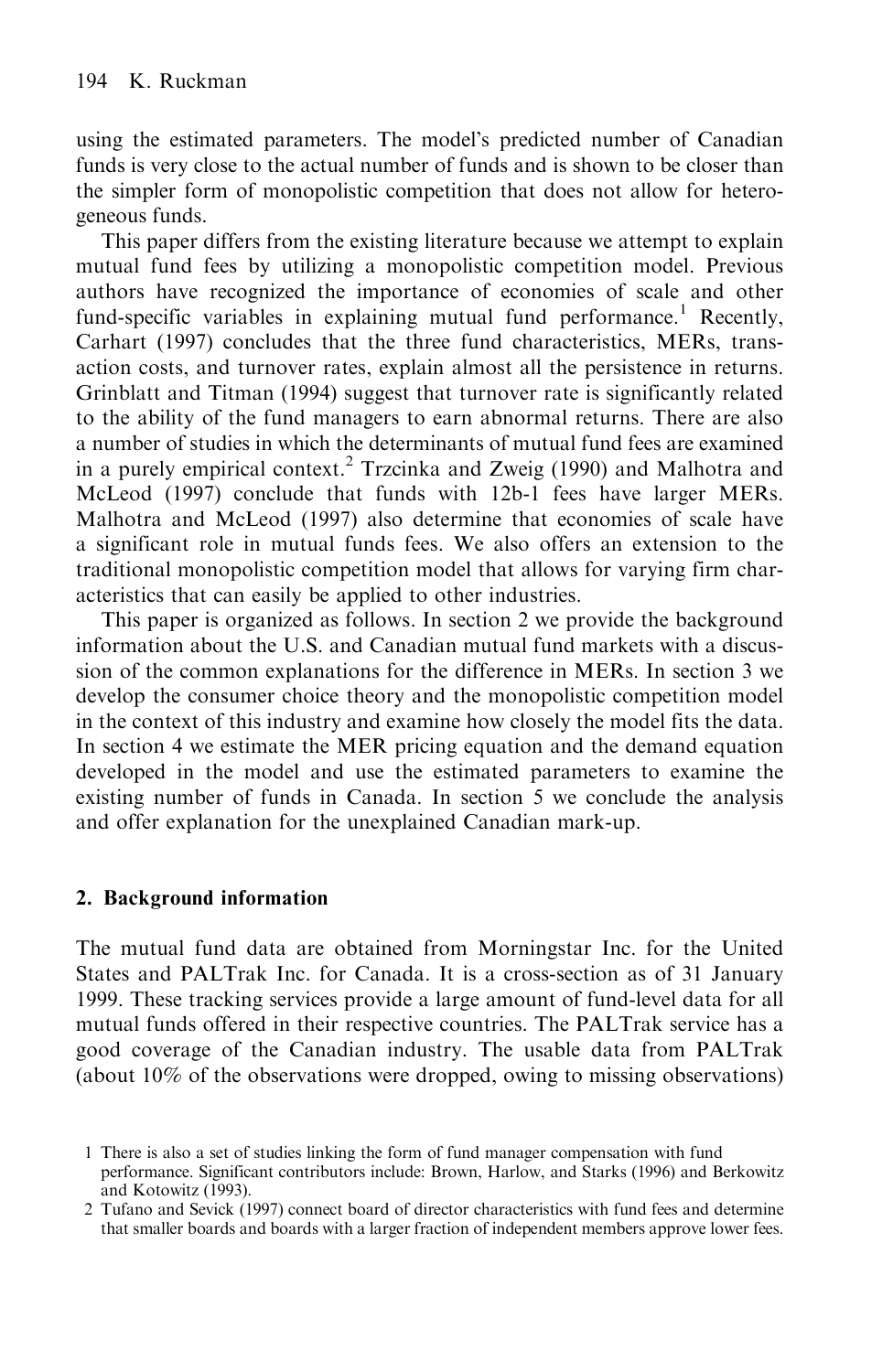| North American equity mutual funds |                             |                    |                                |                           |                                            |
|------------------------------------|-----------------------------|--------------------|--------------------------------|---------------------------|--------------------------------------------|
| Country                            | Total<br>assets<br>(SUSbil) | Number<br>of funds | Mean fund<br>size<br>(\$USmil) | Mean<br><b>MER</b><br>(%) | Mean 3-year<br>annualized<br>return $(\%)$ |
| United States<br>Canada            | 2.926<br>203                | 5.749<br>1.455     | 509.1<br>140.0                 | 1.50<br>2.29              | 13.92<br>9.28                              |
| U.S.:Canada ratio                  | 14.41                       | 3.95               | 3.64                           | 0.66                      | 1.50                                       |

| TABLE 1                            |  |  |
|------------------------------------|--|--|
| North American equity mutual funds |  |  |

total about 85% of industry assets reported by Investment Funds Institute of Canada (IFIC). The IFIC is a regulatory institute whose membership list includes 97% of Canadian mutual funds. Bond and money market (maturity less than one year) mutual funds are not monitored closely by the U.S. data source, Morningstar Inc. Morningstar reports that there was \$US 772 billion invested in bond and money market funds in the U.S. but the Investment Company Institute (ICI), the national association of U.S. mutual funds, claims that there was \$US 2,182 billion. It is supposed that these short-term funds are not reported by the companies that own them because they are used as a temporary investment in between other investment opportunities for company's current investors and does not necessitate exposure in the Morningstar dataset. There is an incentive to expose equity funds, on the other hand, since investors that are not current clients regularly purchase them. The sum of U.S. equity fund assets in our dataset is 88% of the sum claimed by ICI. Again, about 10% of the U.S. observations were omitted, owing to missing observations. The analysis in this paper will focus only on equity funds, and it can be assumed that 'funds' in this paper will always refer to equity funds. Table 1 reports some introductory statistics.

The total value of the American mutual fund industry is over 14 times larger than that of Canada. There are almost four times as many funds in the U.S. than in Canada, and the average fund size in the United States is about three and a half times larger than in Canada. The most remarkable difference between the two markets is the mean MER. Both countries define a MER as the ratio of a fund's total costs to total assets and report it as a percentage. It is the sum of management fees (these are company profits and fees to fund managers if contracted out), operating expenses, distribution fees and commissions to sellers. MER is regarded as the price of a mutual fund even though it is paid on continual basis by netting-out returns. The mean Canadian MER is about 50% higher than the mean U.S. MER.

It is instructive at this point to divide the funds into mutually exclusive categories according to their objective and orientation. For a detailed discussion of the fundtype categorization, see the data appendix. Dividing the funds into fundtypes is informative because there are a number of different types of funds associated with very different attributes. For instance, mutual funds that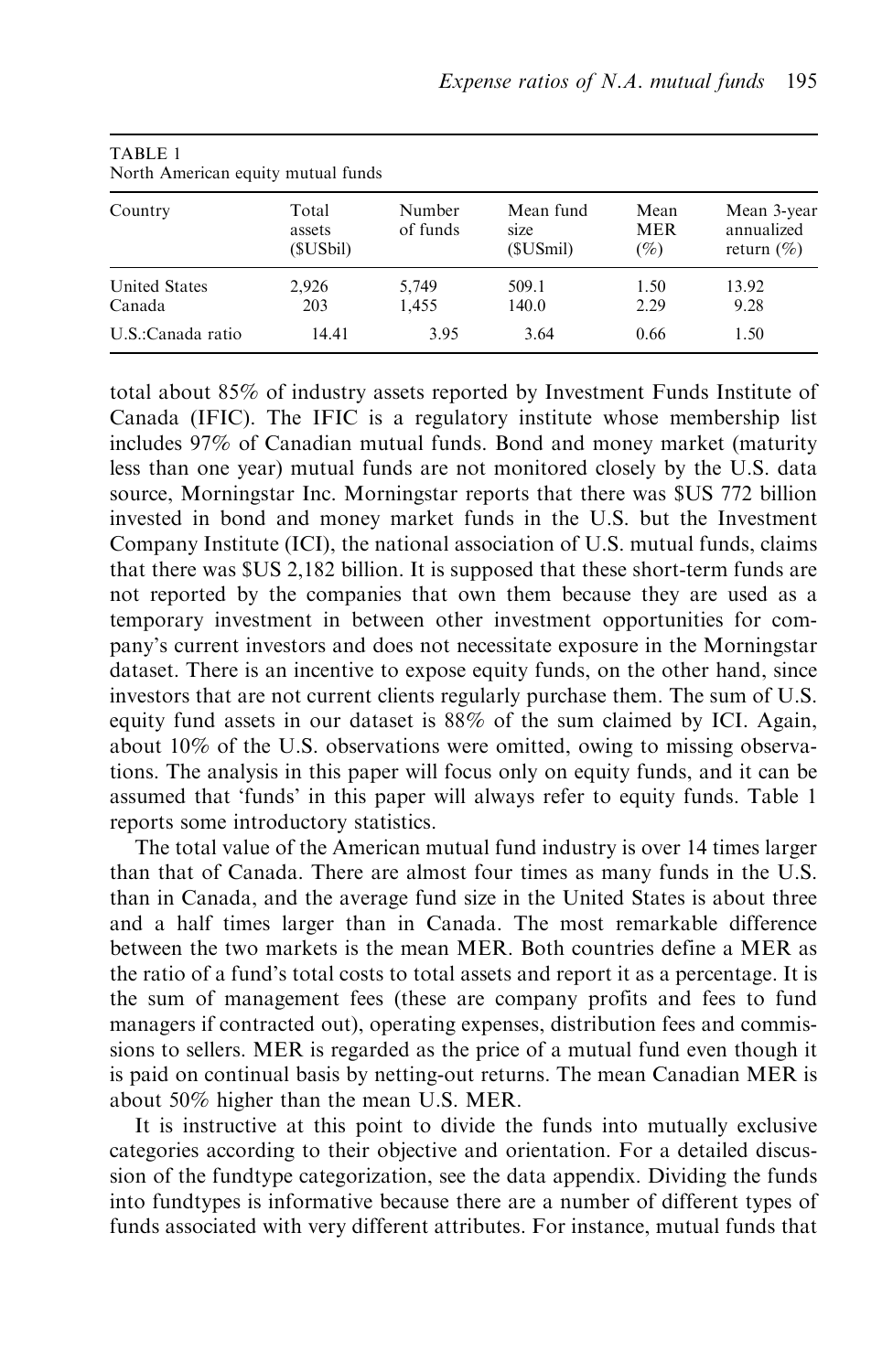invest in large capitalization stocks will have significantly lower MERs than funds that invest in emerging market equities because of smaller research expense and transaction costs. If Canada had a relatively small proportion of funds in lower MER fundtypes, the difference in the over-all average MER could be simply explained.

Sometimes the mean of a variable can be a misleading statistic, and it is helpful to view the distribution of that variable for the whole population. Figure 1 displays the distribution of MERs for all fundtypes for both Canada and the United States. The upper-left graph demonstrates that the mean is not a misleading indicator of the whole distribution, and, as the other graphs confirm, every fundtype has the Canadian distribution of MERs at a higher level than that of the United States. The lower-right graph is not for a fundtype but rather for a characteristic of funds. Index funds are found in every fundtype, and they mimic movements of specific stocks, industries, or various other financial indicators. They are often considered to be cheap to produce, as is evident by their lower range of MERs.

Table 2 displays the different fundtypes along with their descriptive statistics. For every fundtype, the mean U.S. MER is smaller than the mean Canadian MER and the U.S. mean fund size is larger than the Canadian mean fund size. There is a large variation of mean fund size differences ranging from about twice as large (Balanced funds) to five and a half times larger (Blend funds). The proportion of a country's assets in a given fundtype allows us to determine the predominance of certain types of equity funds found in the country. For instance, Canada has a higher proportion of foreign oriented funds (24%) compared with that of the United States (15%). This may be because the U.S. economy has a more diversified industrial structure. Also, the United States has a higher proportion of Growth funds and Canada has relatively more Balanced funds.

The mean market share of funds in each category is the inverse of the number of funds. This accounts for the difference in fundtype size, while it proxies the degree of competition. Canada's Growth funds on average have a large market share within that category (4.17%), while U.S. Growth funds have on average a very small market share (0.14%). The difference between average market shares in Canada and the United States for other fundtypes is less dramatic but always positive, indicating there is less competition in Canada in every fundtype.

The fundamental question is: Why are the MERs higher in Canada? Experts in the Canadian mutual fund industry often attribute the high Canadian MERs to the following five factors.<sup>3</sup> Each explanation is followed with a critical analysis. Regardless of the critique, each explanation will be accounted for in the empirical examination.

<sup>3</sup> John Kaszel, director of research at the IFIC, was especially helpful in determining these five factors.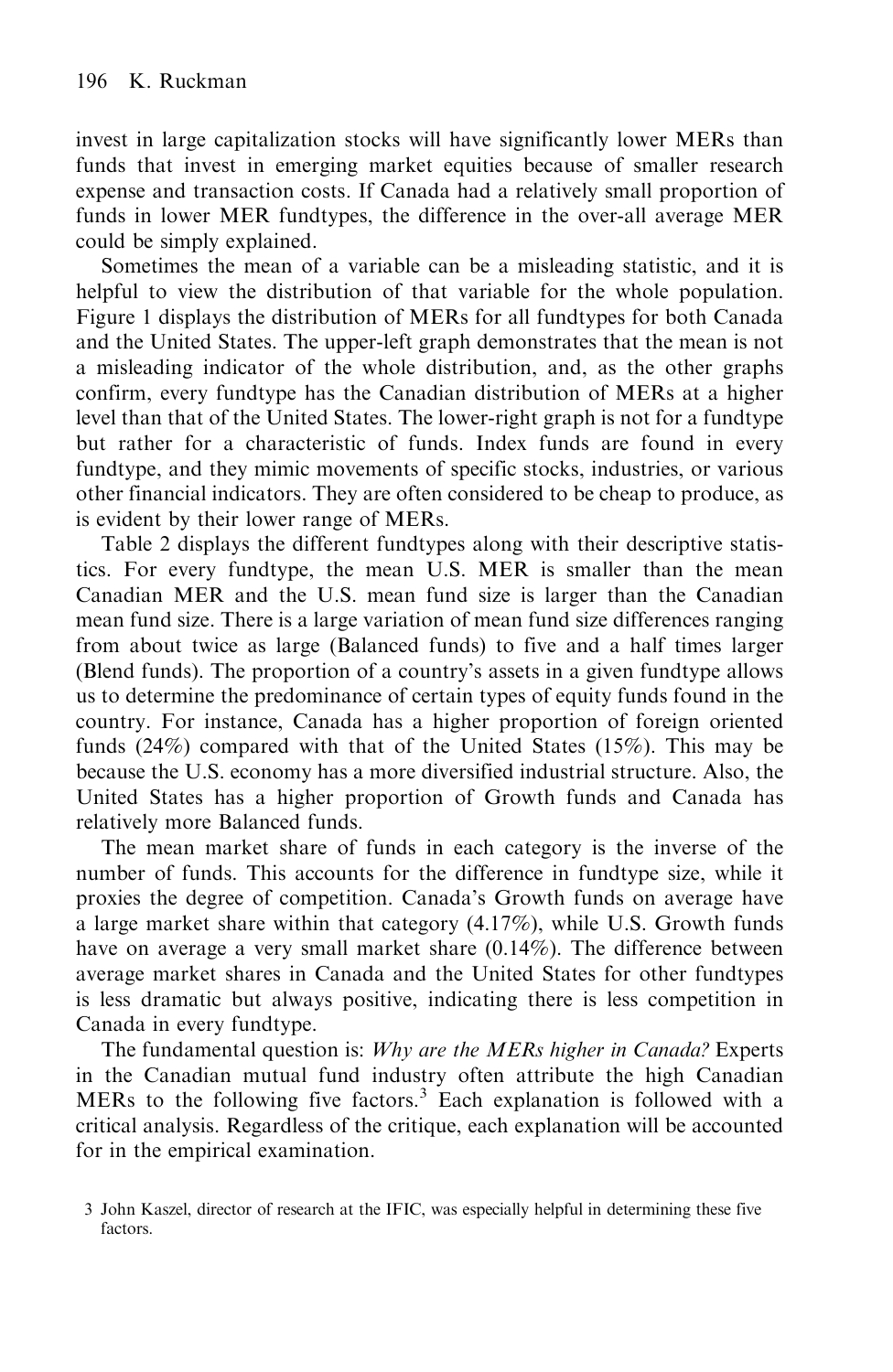

FIGURE 1 Distribution of MERs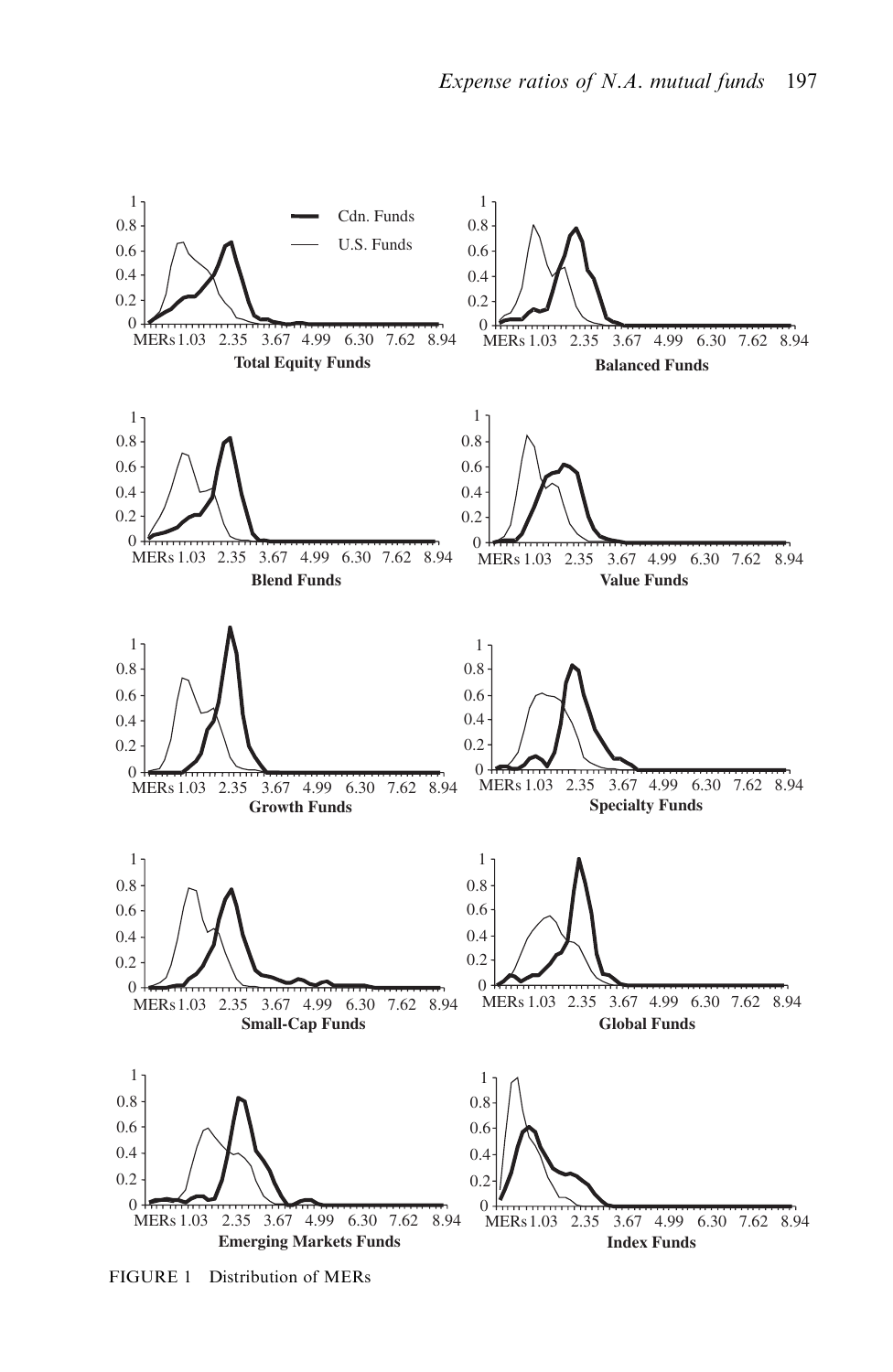|                                    | $P$ cscriptive statistics, by rundrype |         |                       |                                   |                                    |                                                            |                                                             |
|------------------------------------|----------------------------------------|---------|-----------------------|-----------------------------------|------------------------------------|------------------------------------------------------------|-------------------------------------------------------------|
| Fundtype                           |                                        | Country | Mean<br>MER<br>$(\%)$ | Mean<br>fund<br>size<br>(\$USmil) | Mean<br>3-year<br>return<br>$(\%)$ | Fundtype's<br>share of<br>country's<br>total market<br>(%) | Mean<br>market share<br>of fund in<br>fundtype<br>$(1/n)\%$ |
| Domestic:                          | Balanced                               | U.S.    | 1.33                  | 450                               | 14.61                              | 9.87                                                       | 0.155                                                       |
|                                    |                                        | Canada  | 2.16                  | 203                               | 9.77                               | 24.52                                                      | 0.406                                                       |
|                                    | Blend                                  | U.S.    | 1.26                  | 949                               | 21.95                              | 30.51                                                      | 0.106                                                       |
|                                    |                                        | Canada  | 2.15                  | 168                               | 9.64                               | 19.41                                                      | 0.423                                                       |
|                                    | Value                                  | U.S.    | 1.36                  | 848                               | 17.66                              | 19.22                                                      | 0.150                                                       |
|                                    |                                        | Canada  | 2.03                  | 240                               | 13.13                              | 12.13                                                      | 0.970                                                       |
|                                    | Growth                                 | U.S.    | 1.49                  | 668                               | 22.19                              | 16.47                                                      | 0.138                                                       |
|                                    |                                        | Canada  | 2.43                  | 195                               | 13.95                              | 2.30                                                       | 4.166                                                       |
|                                    | Specialty                              | U.S.    | 1.65                  | 239                               | 11.02                              | 4.40                                                       | 0.185                                                       |
|                                    |                                        | Canada  | 2.50                  | 57                                | $-8.39$                            | 2.12                                                       | 1.315                                                       |
|                                    | Small-cap                              | U.S.    | 1.53                  | 206                               | 12.84                              | 4.75                                                       | 0.148                                                       |
|                                    |                                        | Canada  | 2.77                  | 78                                | 4.53                               | 3.62                                                       | 1.052                                                       |
| Foreign:                           | Global                                 | U.S.    | 1.66                  | 302                               | 6.59                               | 14.30                                                      | 0.072                                                       |
|                                    |                                        | Canada  | 2.39                  | 125                               | 7.77                               | 24.27                                                      | 0.252                                                       |
|                                    | Emerging                               | U.S.    | 2.13                  | 78                                | $-10.82$                           | 0.48                                                       | 0.549                                                       |
|                                    |                                        | Canada  | 2.82                  | 28                                | $-7.82$                            | 0.70                                                       | 1.923                                                       |
| U.S.-invested<br>Canadian<br>Funds |                                        | Canada  | 2.15                  | 98                                | 22.26                              | 11.03                                                      | 0.437                                                       |

TARIE<sub>2</sub>

Descriptive statistics, by fundtype

a) There are a larger number of index funds in the United States that traditionally have much lower MERs that push down the mean MER.

There is a larger number of index funds in the United States (163 compared with 60 in Canada) but the ratio of index funds is not substantially different than the ratio of the total number of funds. However, index funds comprise 1.51% of the total assets of the Canadian market and 7.04% of the U.S. market. This difference may explain part of the difference in MERs and will be controlled for in the regression analysis.

## b) Higher marketing costs in Canada caused by typical load structure.

Many mutual funds are sold with either a front or rear load. A front load requires that the consumer pay a commission directly to the broker when the fund is purchased. Rear loads (or 'deferred' loads) are paid to the company when the consumer withdraws her investment. They usually decline over time, so that long-term investors are not subjected to the fee. When a rear-loaded fund is sold, the mutual fund company pays a commission to the investment adviser and part of the MER is used to fund the initial commission. In fact, Dellva and Olson (1998) conclude that funds sold with front-end loads generally have lower expenses and this is reflected in a lower expense ratio.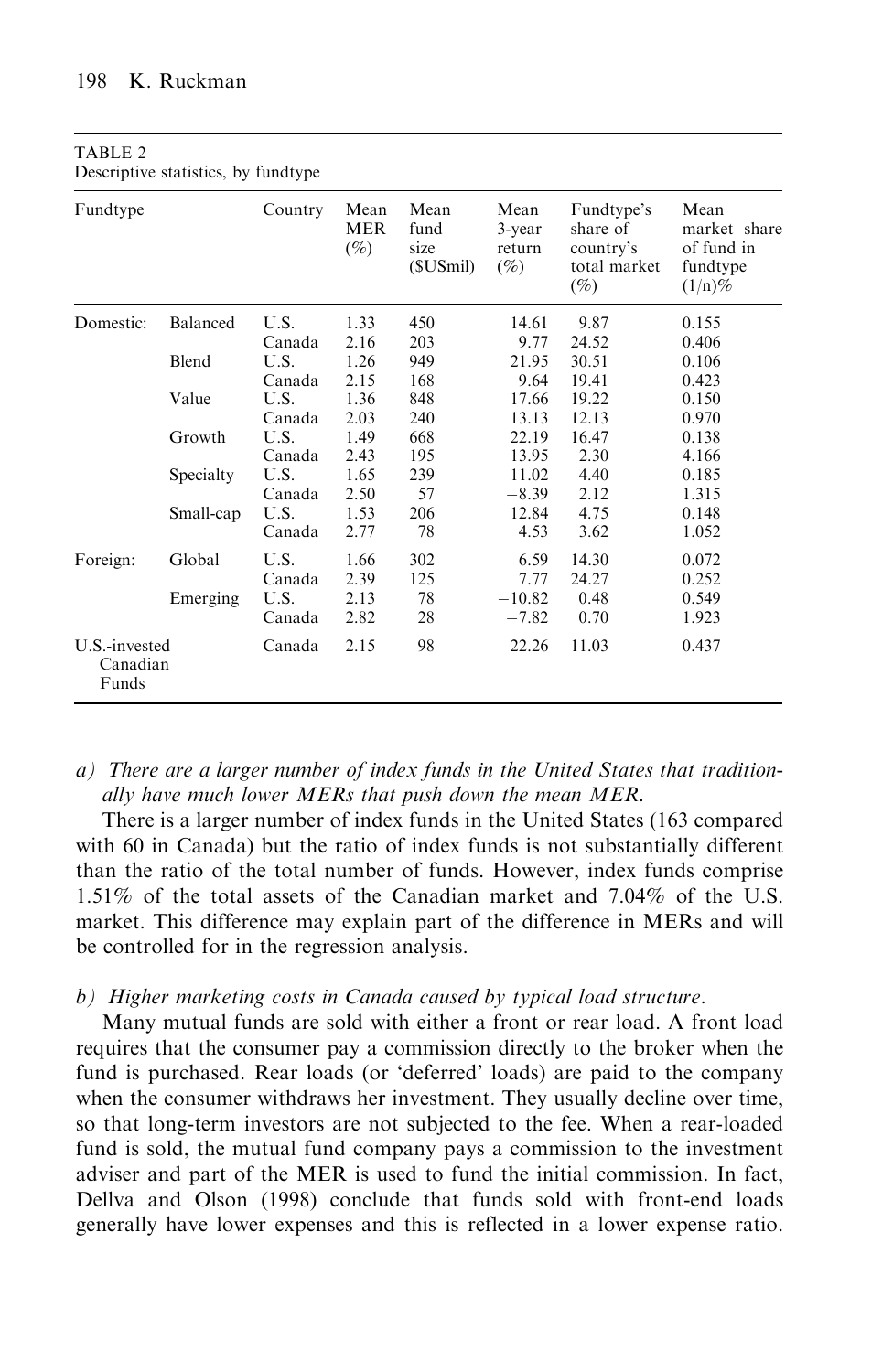If there is a higher proportion of rear-load funds in Canada, then this would partially explain the difference in MERs. It is difficult to determine this, as Canadian mutual funds sold with an option of front or rear loads do not have to disclose what proportion was sold with each. However, anecdotal evidence indicates that rear-loaded funds are outselling front-loaded funds in Canada by a factor of four to one (Financial Post 1998b).

## c) Higher costs in Canada due to higher trailer fees.

Trailer fees are paid by the mutual fund company to the investment adviser for continued customer service. All funds, whether they are sold with a rear or front or without a load, pay trailer fees if sold by a third party. In the United States this is the 12b-1 fee and is named for the SEC rule that created and permits it. Trailer fees on load funds are usually between 25 and 50 basis points, but it is not possible to compare the average fees between the two countries because the Canadian information is not readily available. Canadian trailer fees are required to be disclosed on prospectuses, thanks to recent efforts by Glorianne Stromberg (1998), but the coverage by tracking agencies is not comprehensive.<sup>4</sup> The average trailer fee in Canada is believed to be about twice that in the United States (see Financial Post 1998a). However, even if the trailer fees in Canada were readily available, the amount of a fund that had been sold with a certain trailer fee and load combination would also have to be disclosed to properly determine the average trailer fee in Canada.

The reason for the difference between the size of trailer fees in Canada and the 12b-1 fees in the United States is assumed to be institutional. For example, one possible reason for the difference is that U.S. mutual funds are sold through independent advisers more than they are in Canada. Independent advisers do not directly benefit from a trailer fee and would not have the incentive to suggest a client to purchase shares in a mutual fund because it has a particular trailer fee or load structure. This may lead to a lower average 12b-1 fee in the United States. Unfortunately, there is no data that indicate the proportion of Canadian mutual fund consumers that utilize independent advisers.

## d) The larger average fund size in the U.S. leads to economies of scale.

Economies of scale play a role in mutual funds through recapturing fixed costs and also reduction in marginal costs in large volumes. If total costs are assessed every time a fund's assets are traded, then costs associated

<sup>4</sup> Not all funds give their associated trailer fees to tracking agencies. They are found embedded in fund prospectuses but what with over 7000 funds in the dataset, the labour needed to compile them is beyond what we have available. Even if this was possible, Canadian funds are sold with differing load and trailer options, and it would be impossible to determine how much of the fund was sold with one trailer and how much with another.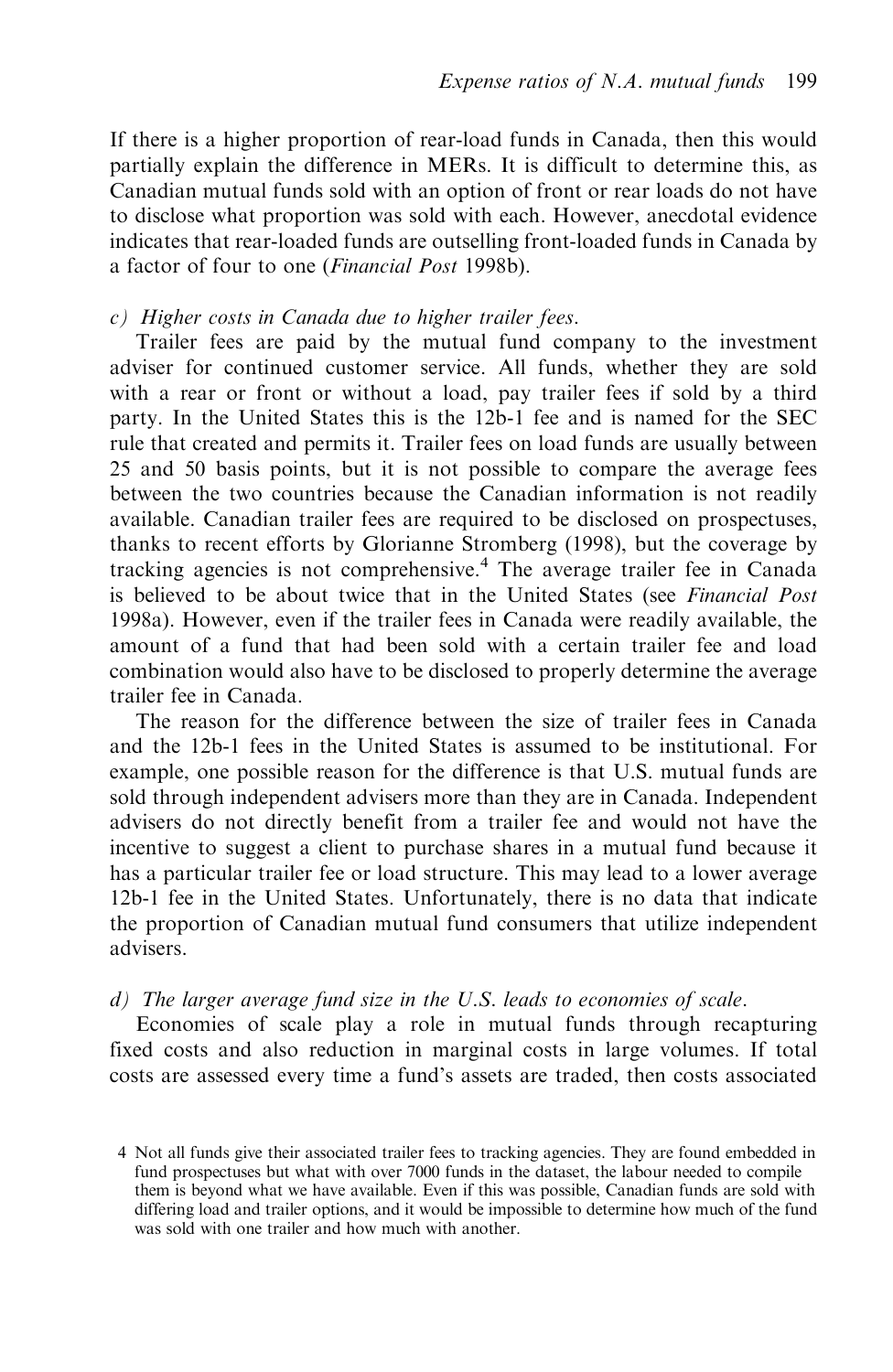with trading assets are considered to be marginal costs because they are related to fund size. Larger mutual funds can perform block trading at lower prices, and their size may allow them to command lower transaction charges. Commission fees paid to the broker are also marginal costs, which can also be negotiated down, owing to an increase in bargaining power on the part of the mutual fund company because of fund reputation and success. The reduction of these marginal costs due to size leads to economies of scale. Research expenses are fixed costs, because they are not related to fund size and yet are expended continually. Research and other operating costs are more easily recaptured with larger fund size, also leading to economies of scale.

e) The average size of families of funds in Canada is smaller than in the U.S., which does not allow Canada to take advantage of economies of scope.

If a mutual fund company offers various different funds, they are often grouped together as a 'family.' Families may be subject to economies of scope because industrial research may serve more than one fund. A family may become more efficient at researching one type of fund, given that they are knowledgeable in other fundtypes. There are 578 fund families in the United States compared with 183 in Canada, or a United States to Canada ratio of 3.15. There are more fund families in Canada relative to the size of the market, thus leading to higher average family costs. There are an average of 16 funds in American fund families and 10 in Canadian families. The absolute size of fund families in Canada is smaller than that of the United States and does not take advantage of economies of scope.

Even though in the previous section the impact of loads and trailers on MERs was introduced separately, a better discussion would talk about the combination of MER/load/trailer together. Many funds are offered to customers with a choice of three combinations of MER and loads (and trailers, although trailers are not emphasized to mutual funds consumers). The typical pattern is either (i) front load/low trailer/low MER, (ii) rear load/high trailer/high MER, or (iii) no load or small rear load/high trailer/high MER. It is not possible to take into consideration each mutual fund's individual combination, and because of deficiencies in the data that will be discussed in the regression results section, in the empirical part of this paper we will keep these factors separate when attempting to determine their contribution to the difference in MERs between the United States and Canada.

It has been established that mutual funds in Canada have higher MERs. This begs the question: Why, then, do Canadians buy Canadian-owned mutual funds, at all? The answer to this involves a discussion of legalities. Each province has a securities commission that oversees securities including mutual funds. To sell mutual funds in any province, a fund must be registered with the commission in that province. The IFIC has regulations that prohibit U.S.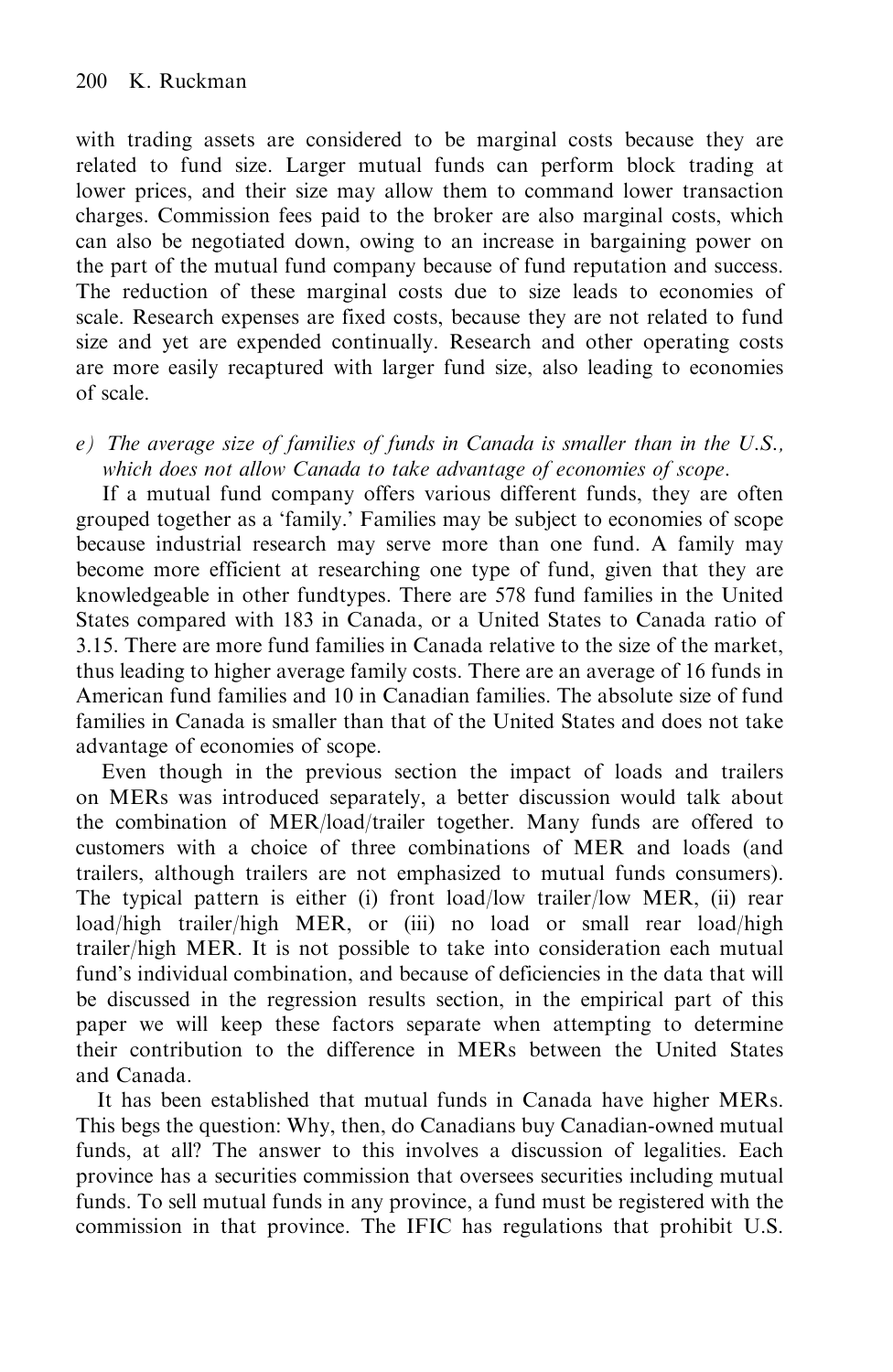residents from purchasing Canadian mutual funds. These regulations suggest that the Canadian and American mutual fund markets are segregated. That is, only Canadians can buy Canadian-owned mutual funds and U.S.-owned mutual funds can only be sold to Canadians if they have an affiliate registered in a Canadian province.

There are, however, three ways Canadian consumers can bypass the law to buy U.S.-owned mutual funds. First, there is nothing to prevent a Canadian from going directly to a U.S. fund to make a purchase. This is commonly referred to as an unsolicited sale. Each fund organization then decides to accept or reject such a request. U.S. mutual fund companies that have a Canadian affiliate automatically reject these requests, but other U.S. companies without affiliates are recently joining suit. A possible reason for this trend is an increasing concern over antagonizing Canadian authorities, especially if they are considering entering the Canadian market in the future. Second, a consumer can set up an account with an American broker, who then buys the U.S.-owned fund. Third, it is possible to buy funds through the Internet, even though each province's securities commission requires that foreign companies that sell securities to people even through the Internet must be registered with the commission in that province. Clearly, each of these loopholes is difficult to monitor. There is another institutional reason why the markets are virtually segregated. Canadian investors must not invest more than 30% of their investment income into non-Canadian based investments to claim retirement savings plan (RSP) tax benefits. This is usually enough incentive for the majority of Canadian mutual fund investors to purchase Canadian-based mutual funds.

Precise data are not available on how much of the U.S. mutual fund market is owned by Canadians. The Investment Company Institute, a U.S. organization, reports the total sales of U.S.-based funds to Canadians, but their report may not include all U.S. funds. It claims that in 1990 Canadians purchased \$US 28 million in U.S. funds, comprising 0.02% of the U.S. market and, converting to Canadian dollars, amounts to 0.13% of the Canadian market. These fractions have been steadily declining since the 1960s. Because these figures are miniscule, their effects will be ignored and the two markets will be regarded as segregated.

To summarize, the mutual fund industry has many heterogeneous but substitutable goods, each with fund-specific attributes. This affords each fund some market power, and this is shown in funds charging different MERs. The funds may be subject to economies of scale, and the prices charged may also depend on the degree of competition. In the following section we will link these assumptions with a monopolistic competition framework to model the mutual fund industry. Then, using the fact that the Canadian and American markets are virtually segregated, the attributes of the two markets can be compared to test how closely the model fits the data.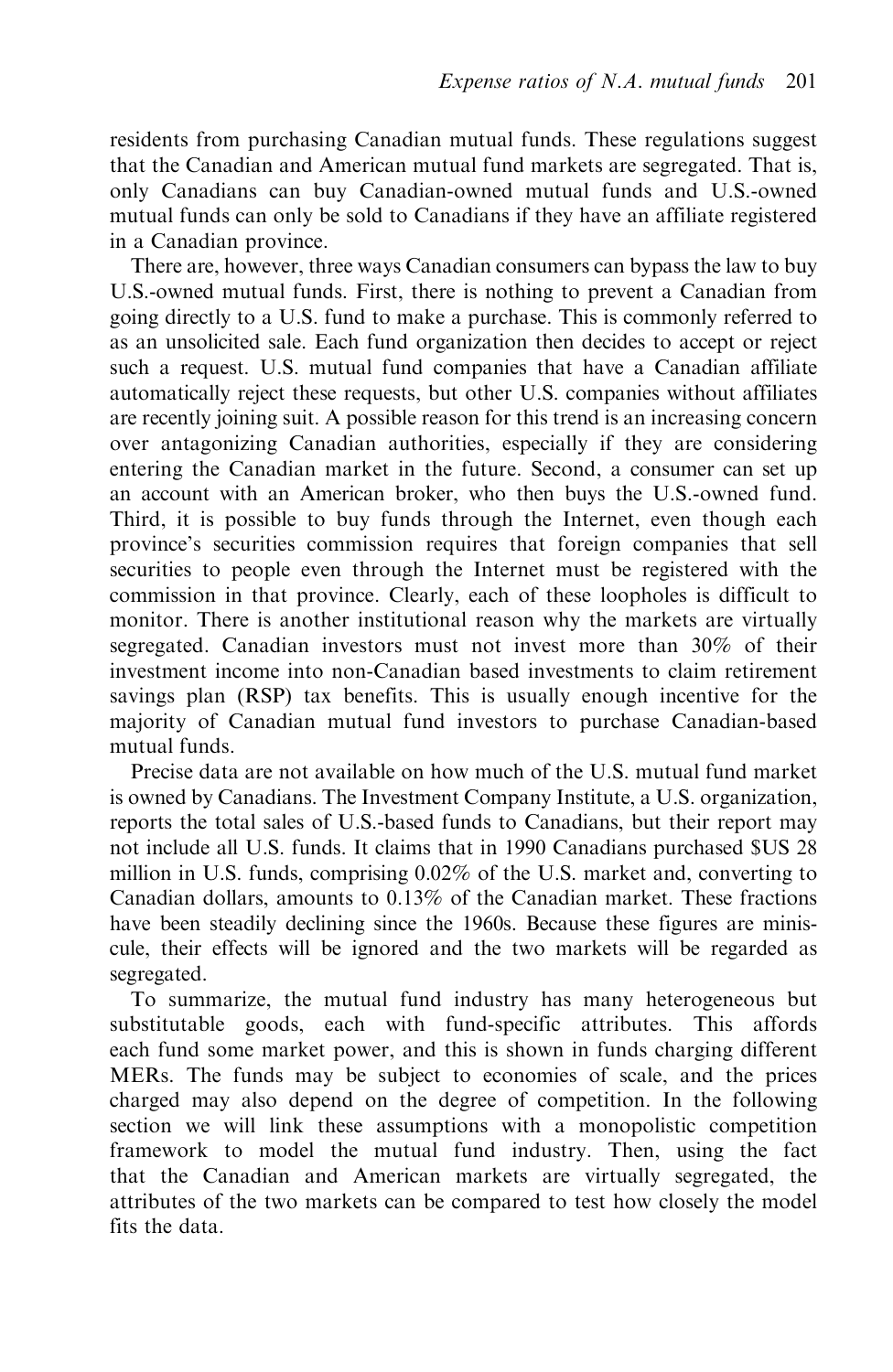## 3. Monopolistic competition model

The basic monopolistic competition framework has a large number of firms producing and selling goods that are close substitutes, allowing each firm a degree of monopoly over the sale of its own product. The other basic premise of the model is that each firm faces a demand that has firms selling less the greater are the number of firms in the market and selling more the higher are the prices charged by its rivals. In equilibrium, a firm's average cost depends on the size of the market and the number of firms in the industry: the more firms there are in the industry, the higher is a firm's average cost. Even though there is free entry in the market, there can be a short-run equilibrium involving profits. The long-run equilibrium, however, has each firm earning zero economic profits, charging a price equal to average cost and, compared with perfect competition, operating at excess capacity.

Much of empirical work based on monopolistic competition models is based on the assumption that products differ in a qualitative manner. Fortunately, mutual funds have many observable and measurable characteristics. The incorporation of these attributes into the model causes fund demand to depend not only on market size and number of rivals but also on these fund-specific characteristics. In addition, most empirical monopolistic competition models impose symmetry on firms for simplicity; in this paper, however, the inclusion of fund-specific attributes permits funds to charge different MERs and earn non-zero profits in equilibrium. At the time of entry, it is assumed that the response of the market to the particular characteristics of the fund is not known, and hence funds in each category face the same expected return prior to entry. It follows that at the free-entry equilibrium, expected profits are driven to zero.

## 3.1. Consumer's problem

A consumer's mutual fund investment decision in this model follows a twostage process. In the first stage, the investor decides what proportion of her income is available for mutual fund investment to optimally allocate in the various fundtypes (i.e., 20% in growth funds, 30% in value funds and 50% in balanced funds) based on expected fundtype return and variance of fundtype returns.<sup>5</sup> In the second stage, one fund in each fundtype is chosen based on the fund's MER and individual attributes and the consumer beliefs about the value of the fund's attributes in predicting future returns.

The benefits of a two-stage decision problem are three-fold. First, it incorporates the essential concept of risk (variance of returns). Without the sequential

<sup>5</sup> The allocation of investment income to alternatives (stocks, bonds, bond funds, gambling, etc.) is done in stage 1 simultaneously, since she allots income to mutual fund categories. We model only the within fundtype choice for mutual funds and assume that the other investment choices are solved implicitly.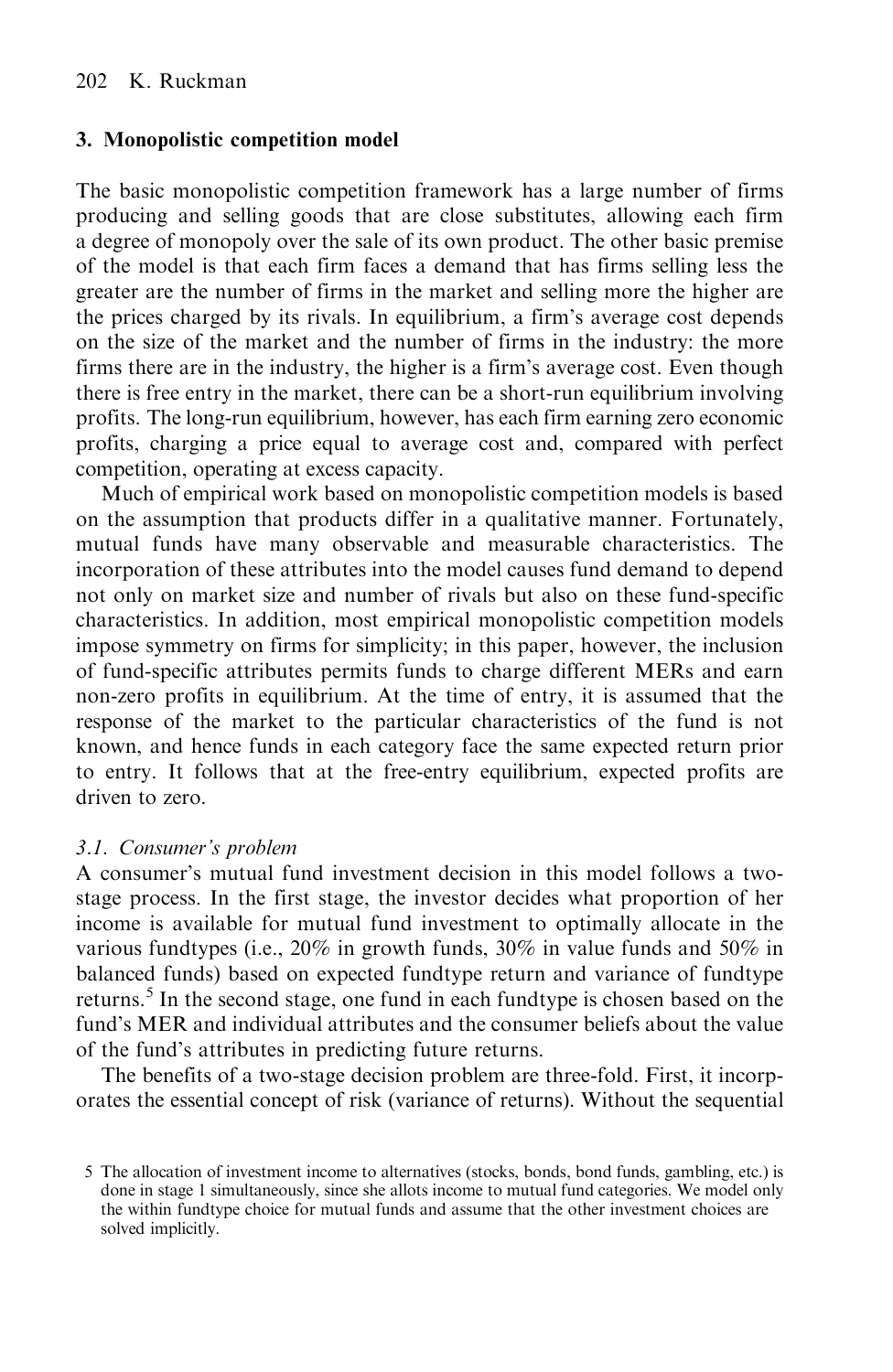decision problem, risk would have to be incorporated directly into the demand function. Unfortunately, there is no ideal risk measure because many funds are not old enough to warrant an accurate risk assessment over time. The first stage of the consumer decision allows for risk between fundtypes and explains why consumers allocate income to fundtypes with returns that do not vary together. That is, they allocate income to fundtypes with low covariance of returns. Secondly, the 2-stage decision process justifies comparing funds with other funds only in its own fundtype. Without it, funds would be compared (in terms of MER and individual attributes) with all other funds across fundtypes. This is important because it would not be appropriate or useful to compare the returns from two funds in such different fundtypes as growth funds and balanced funds with the same average return. The balanced fund could have a return lower than the average, suggesting that it is an unattractive fund, even though its return may be a higher than the average balanced fund. Lastly, this two-stage decision process reflects the advice presented in the personal investment literature (see, among many others, Gadsden 1998).

A consumer's mutual fund utility is increasing in fund returns, decreasing in variance of returns and is subject to constant relative risk aversion. This implies that the proportions invested in the different fundtypes are invariant to different levels of initial wealth. When a consumer is deciding what proportion of her available mutual fund income to efficiently allocate to the different fundtypes, she observes the average expected return and expected risk (variance of returns) for each fundtype. Funds within a given fundtype have the same risk $<sup>6</sup>$  and risk varies between fundtypes.</sup>

A consumer derives utility from a fund's future returns but also from a low MER and other fund characteristics such as whether it is sold with a load. The consumer does not know the future returns of any fund and must use observable characteristics, including the history of a fund's returns, as predictors of future returns. The utility consumer  $k$  receives from fund  $i$  in fundtype f,  $\mu_{if}^k$ , is equal to the average return in fundtype f net of fundtype average MER,  $r_f$ , plus a variable that reflects the fund's observable characteristics,  $a_{if}^k$ .

$$
\mu_{if}^k = r_f + a_{if}^k, \text{ where } a_{if}^k = f\Big(P_{if} - \overline{P}_f, A_{if}, \varepsilon_{if}^k\Big). \tag{1}
$$

<sup>6</sup> This assumption is primarily made because of the limited time series (three years) with which to calculate fund-level variances. I have experimented with adding the variance of three-year fund-level returns as an exogenous variable in the demand equation. It had a positive, but not statistically significant estimated coefficients. This is probably attributable to the imprecision of the three-year measure.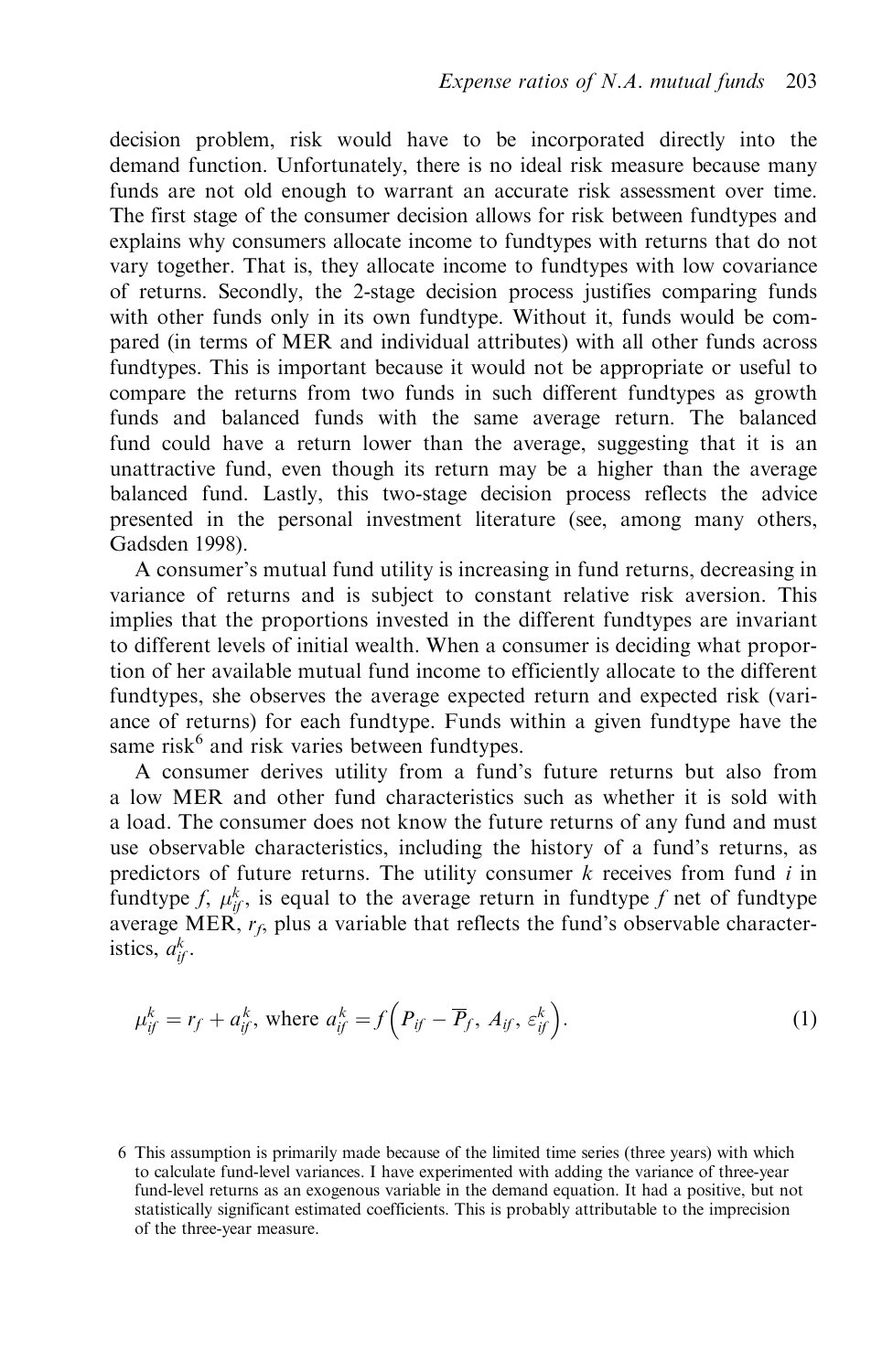Consumers value funds with MERs,  $P_{if}$ , below the average fundtype MER,  $\overline{P}_f$ ,  $(P_{if} - \overline{P}_f < 0)$ . The variable  $A_{if}$  reflects fund i's attributes, and consumers value higher values of this variable. The term  $\varepsilon_{if}^k$  reflects consumer k's beliefs about the value of the fund i's different attributes.

The fund attributes,  $A_{if}$ , are a linear summation of six characteristics: the age of the fund, whether it has a load, the difference of the fund's past return from the fundtype's mean past return, if is an index fund, the number of associated family members, and whether it is RRSP/IRA-eligible. There may be other fund attributes that consumers value, but these six are observable and measurable and will be used in the empirical section to follow. Empirically, each of the six attributes is differenced from the mean fundtype value for the attribute and, therefore, the expected value within a fundtype is zero. This is a within fundtype monotonic transformation that does not compromise the interpretations of the final results.

Consumers have different beliefs about the ranking of the fund characteristics in terms of their ability to predict future net returns. For instance, some consumers rank the difference of a fund's past return from its fundtype's mean past return as the highest of the six attributes to indicate future returns. Other consumers may believe that the age of a fund correlates with higher future returns because of greater experience and rank this attribute among the highest of the six. Some consumers believe many family members is a good indicator of future returns because of positive economies of scope.

Consumer k's utility of her mutual fund investment  $(R_k)$  is

$$
U(R_k) = \ln \left\{ \sum_{f} t_f^k \left[ \sum_{i=1}^{n_f} \mu_{if}^k I_{if}^k \right] - \frac{1}{2} \sum_{f} \sum_{g} t_f^k t_g^k C_{fg} \right\}^7, \tag{2}
$$

where  $I_{if}^{k}$  = an indicator function that equals 1 if fund *i* chosen by consumer *k*; 0 otherwise

- $t_f^k$  = the fraction of mutual fund investment income allocated to fundtype  $f$  (non-negative) by consumer  $k$
- $C_{fg}$  = the co-variance of fundtype f and g's average expected net returns.

<sup>7</sup> The expected utility function is additively separable and builds upon Hey (1979, 49) and Borch (1968, 50). Their investigation is a one-stage decision of the optimal fraction of income to allocate to individual stocks. The expected utility above adds to their work by changing the optimal fraction of mutual fund investment income from an allocation across stocks to an allocation across fundtypes and allowing for different attributes of the funds within their fundtypes in the second-stage choice of which funds to buy. It is necessary to incorporate fund-specific characteristics because the first stage of the decision process observes only average fundtype expected risk and returns and does not reflect the fact that consumers expect the fund they invest in will have a return different from the average fundtype return.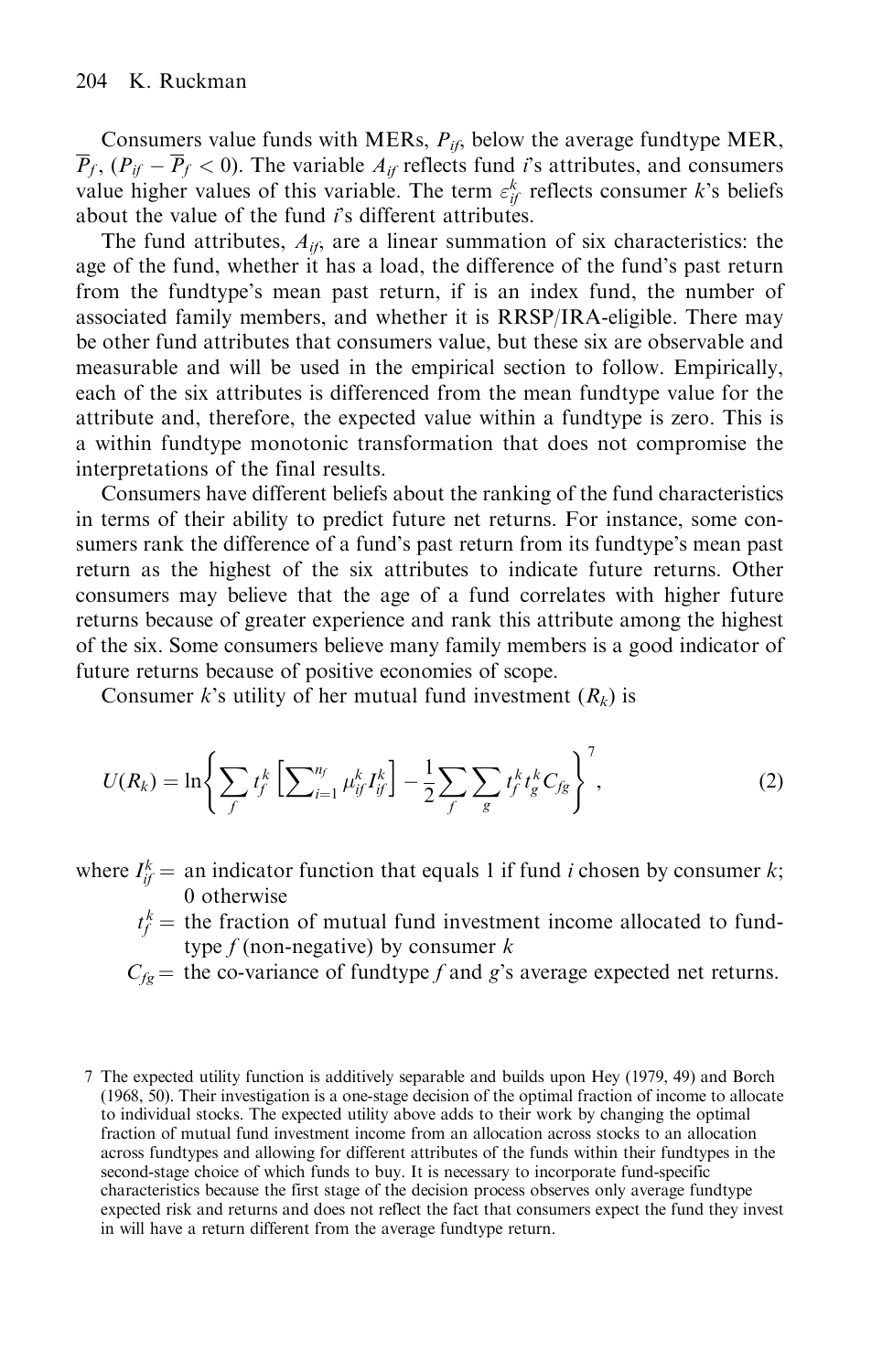Recall that the consumer chooses only one fund per fundtype; $8$  thus, the term inside the square brackets in equation (2) will equal the expected utility  $(\mu_{if}^k)$  for the chosen fund for each fundtype. This structure reflects that consumer utility depends only on the funds chosen for investment. In fact, the term in the square bracket is the object to be maximized in the second stage of the consumer's problem. The negative sign in front of the second of the two terms inside the logarithm function in equation (2) indicates that investment in every fundtype is not worthwhile. If there is a high covariance of returns between two fundtypes, the consumer's utility will decrease if she invests in both. Not all fundtypes have a covariance of mean returns. This explains why consumers invest in a few fundtypes, particularly those who have no or small co-variation of mean returns (i.e., Balanced and Growth).

In the second stage, consumer k chooses  $\{I_{if}^k\}$  to maximize  $\sum_{i=1}^{n_f} \mu_{if}^k I_{if}^k$  for every fundtype f subject to the constraint the only one fund may be chosen per fundtype. A consumer uses her beliefs about the value of fund attributes  $(\varepsilon_{if}^k)$ to choose the fund in each fundtype that will give her the maximum utility. Because this belief function is implicit, we cannot solve for the set of indicator functions  $\{I_{if}^{k}\}$  but can determine the probability of each fund's being chosen. The probability function is the expected value of the indicator function.

The probability of a fund's being chosen depends on the number of funds in the fundtype and some function that reflects the perceived value of its attributes. The probability of fund i's being chosen by consumer  $k$  is

$$
\Pr_{if}^{k} = \frac{1}{n_f} + a_{if}^{k}.\tag{3}
$$

An increase in the number of funds in a fundtype decreases the probability of a fund's being chosen, regardless of its attributes. A candidate functional form for  $a_{if}^k$   $9$  is

$$
a_{ij}^k = -b\left(P_{ij} - \overline{P}_f\right) + A_{ij} + \varepsilon_{ij}^k,\tag{4}
$$

- 8 In reality, a consumer usually allocates her money among a few types of equity funds, but chooses more than only one fund in each of those categories. The theory accommodates a consumer choosing to buy two (or more) funds in a given fundtype by viewing the funds as being bought by two (or more) consumers with identical tastes. It is possible, using linear combinations of the six fund attributes, to find two (or more) funds in a fundtype that can give a consumer equal expected utility. The consumer is, therefore, indifferent between these two funds, and so buys one of these funds while the identical consumer buys the other.
- 9 There are two restrictions on  $a_{if}^k$  that must be satisfied. First, the sum of  $a_{if}^k$  over all funds in a fundtype is zero, since the sum of probabilities of being chosen over all funds in a fundtype must equal one  $(\sum_{i=1}^{n_f} Pr_{if}^k = 1)$ . Second,  $a_{if}^k$  must be bounded by  $\{-1/n_f, 1 - 1/n_f\}$ , so that the probabilities of any fund's being chosen by any consumer are always between zero and one.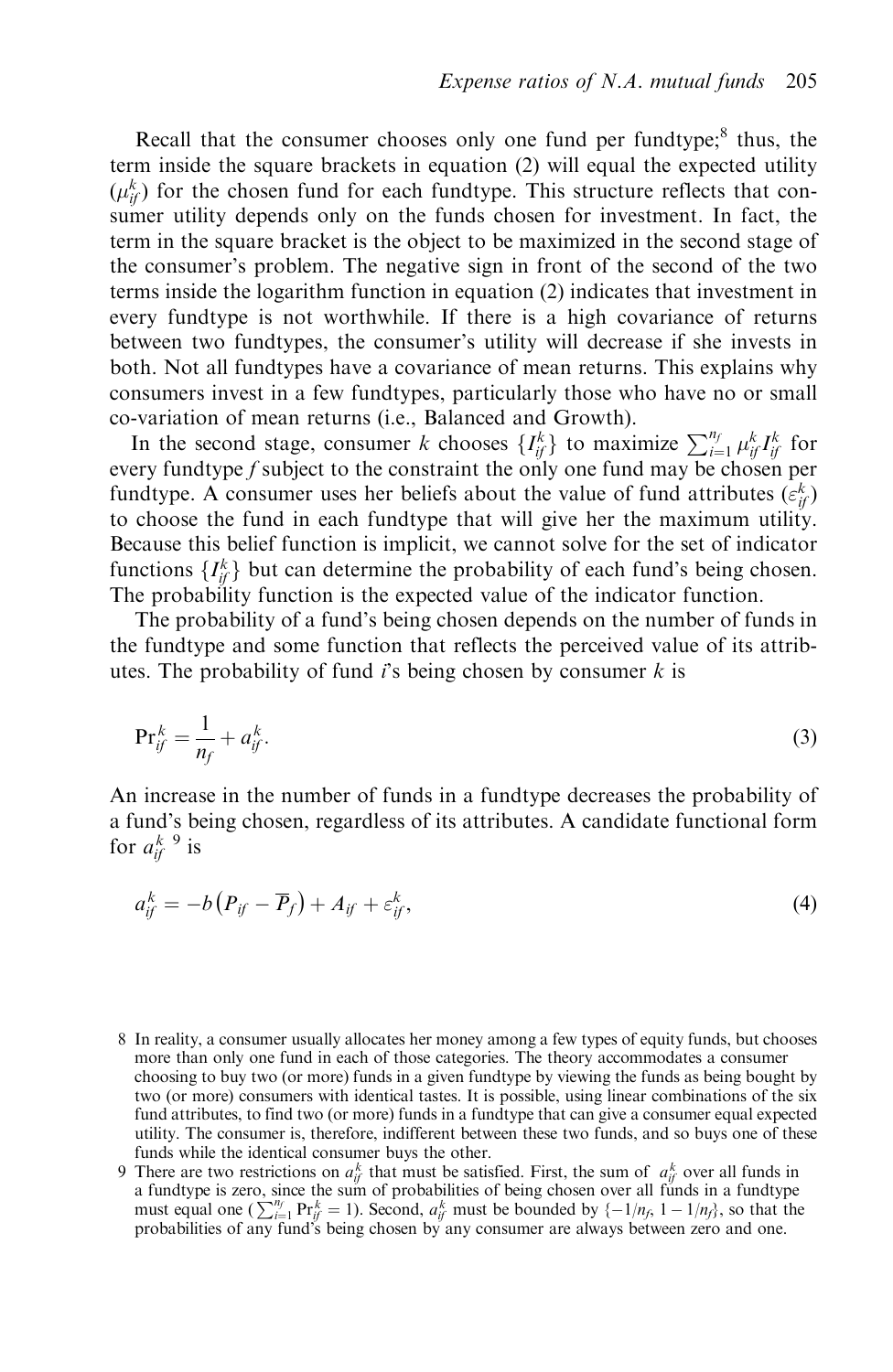where  $\varepsilon_{if}^{k}$  are independently and identically distributed uniformly within the bounds of

$$
\left\{-\left[\frac{1}{n_f}-b\left(P_{if}-\overline{P}_f\right)+A_{if}\right],\quad \left[\frac{1}{n_f}-b\left(P_{if}-\overline{P}_f\right)+A_{if}\right]\right\}.
$$

This function reflects the criteria that consumers value higher evaluations of fund attributes (higher values of  $A_{if}$ ) and lower MERs (low  $P_{if} - \overline{P}_f$ ). There are other possible candidates, but this function will be used for simplicity. The empirical section will not distinguish between candidates.

The first stage of the consumer problem, allocating investment income to the different fundtypes, is solved implicitly. Implicitly maximizing expected utility with respect to  $t_f^{k}$ 's subject to  $\sum_f t_i^k = 1$  for consumer k yields a set of optimally chosen fractions of mutual fund investment income:  $\{t_f^{k^*}\}$ . Given this optimally chosen set, the consumer chooses one fund from each category in the second stage.

The demand for fund i in fundtype  $f, X_{if}$ , is the sum of all the efficiently allocated mutual fund investment income of the consumers that purchased fund i. There are *m* consumers who have identical incomes, *y* and  $t_f^k$  is uncorrelated with  $I_{if}^k$ .

$$
X_{if} = \sum_{k=1}^{m} y t_f^{k^*} I_{if}^k.
$$
 (5)

The composite consumer acts as the typical consumer does in the aggregate. If the average proportion of mutual fund investment income allocated to fundtype f is  $t_f$ , the average expected demand for fund i in fundtype f is

$$
E[X_{if}] = yt_f \sum_{k=1}^{m} E[I_{if}^k] = myt_f Pr_{if},
$$
\n(6)

where  $Pr_{if} = \frac{1}{m} \sum_{k=1}^{m} Pr_{if}^{k}$  is the probability of fund *i*'s being chosen by the composite consumer. The term  $mvt_f$  is the total spending on fundtype f and is defined as  $S_f$ . The final form for average expected demand for fund i is

$$
E[X_{if}] = S_f \left[ \frac{1}{n_f} - b \left( P_{if} - \overline{P}_f \right) + A_{if} \right]. \tag{7}
$$

## 3.2. Fund's problem

Each fund has a total cost function with a quadratic relationship in asset size,

$$
TC_{if} = F_{if} + cX_{if} + \frac{d}{2}X_{if}^{2},
$$
\n(8)

where  $F_{if}$  is fund i's fixed cost, c is the linear portion of total cost, d is meant to reflect possible efficiencies of scale<sup>10</sup> and  $X_{if}$  is fund i's total assets. If total cost

<sup>10</sup> The parameter  $d$  is not restricted to be negative. It can be positive as long as average cost is decreasing with size  $(d < 2F_{if}/X_{if}^2)$ .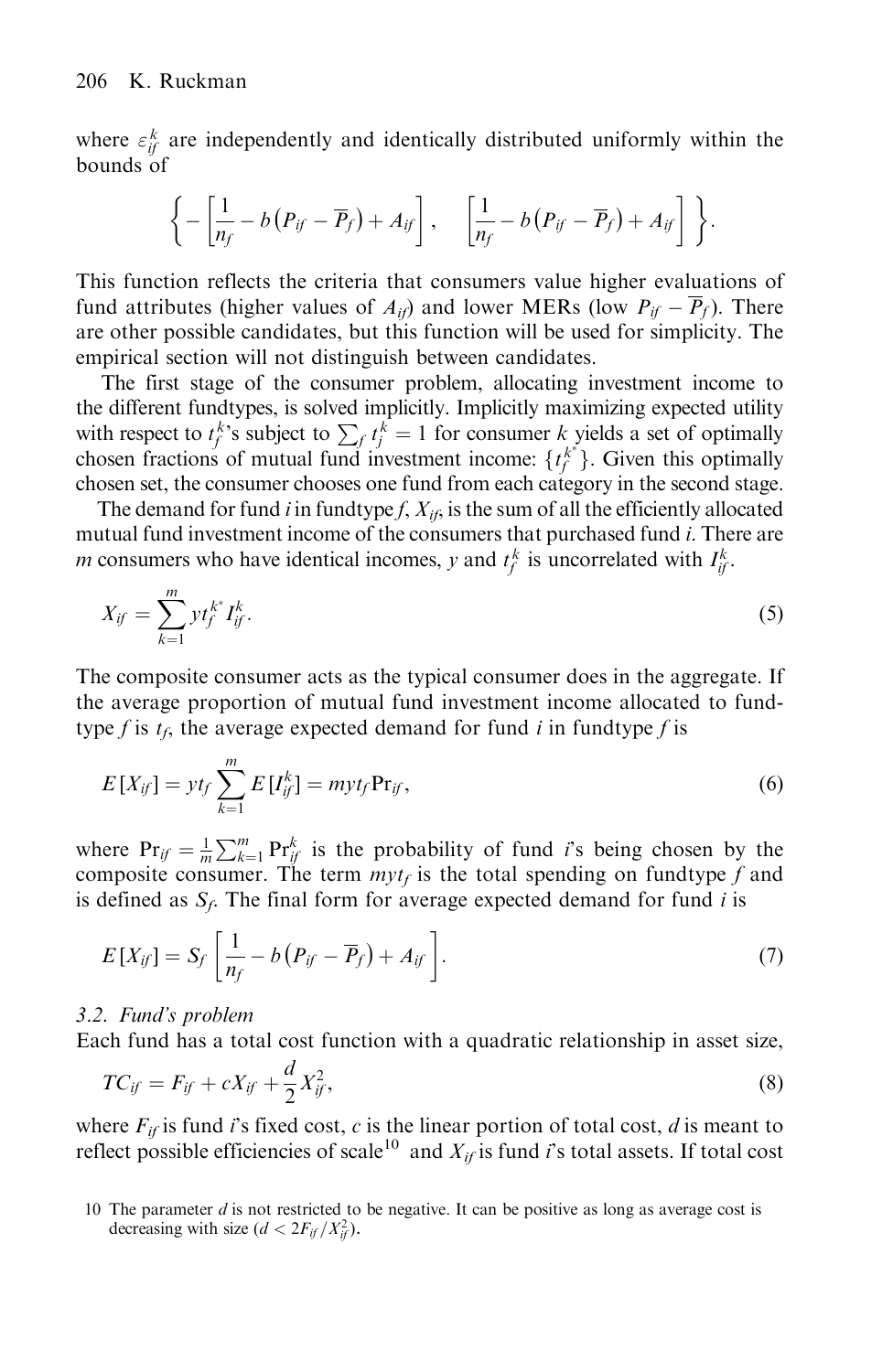is assessed every time the fund changes assets, then the fixed cost component reflects the research and operational costs during that period. The linear portion of total cost function,  $cX_{if}$ , reflects costs that are related to fund size such as trading costs and trailer/12b-1 fees paid to brokers. The quadratic portion of total cost,  $\frac{d}{2}X_{if}^2$ , reflects decreases in trading costs due to block trading and other efficiencies or inefficiencies of scale.

Each fund<sup>11</sup> maximizes expected profits

$$
E[\pi_{if}] = P_{if}E[X_{if}] - \left(F_{if} + cE[X_{if}] + \frac{d}{2}E[X_{if}^{2}]\right)
$$
\n(9)

with respect to MER, assuming that the change in their own MER will not affect the average fundtype MER. The first-order condition rearranges to

$$
P_{if} = \frac{1}{2} \left[ dE \left[ X_{if} \right] + b \frac{1}{n_f} + b A_{if} + \overline{P}_f + c \right]. \tag{10}
$$

Fund owners do not know their profits before they enter the market, although they know their own attributes. There is free entry, and entry will occur until total industry expected profits are zero.

Suppose that the market size increases by some  $\delta$ -tuple amount  $(S_1 = \delta S_0)$ . If  $n_0$  is the number of funds when the market size is  $S_0$  and  $n_1$  is for  $S_1$  and because fixed costs do not change with market size, the fixed costs can be equated for the two different market sizes. To calculate simple comparative statics, the quadratic portion of total costs will be ignored for the time being  $(d=0)$ . This restriction will be relaxed below, when the equations are estimated and the comparative statics are revisited. Appendix A shows that the equilibrium relationship reduces to

$$
\frac{1}{n_1} = \frac{\sigma^2}{8} + \sqrt{\frac{(\sigma^2)^2}{64} + \frac{\sigma^2}{4\delta n_0} + \frac{1}{\delta n_0^2}}.
$$
\n(11)

One can see that, without a variance in fund-specific characteristics ( $\sigma^2 = 0$ ), a doubling of market size increases the number of funds by exactly the square root of that amount (about 1.4 times). If fund heterogeneity is allowed ( $\sigma^2 > 0$ ), the effect on the number of funds is an increase of more than the square root of the increase in the market size. This is because consumers prefer variety and also because as the number of funds increase, the average size of funds decrease  $(\overline{X}_f = S_f/n_f)$ .

<sup>11</sup> The term 'fund' instead of 'firm' has been carefully used to emphasize that this is the profit maximization of an individual fund, not the firm, which may offer many funds. The model does not explicitly take account of interaction among funds that one firm offers (economies of scope). However, the empirical section does control for funds' family size and allows some inference about the relationship between family size, MER, and the associated demand.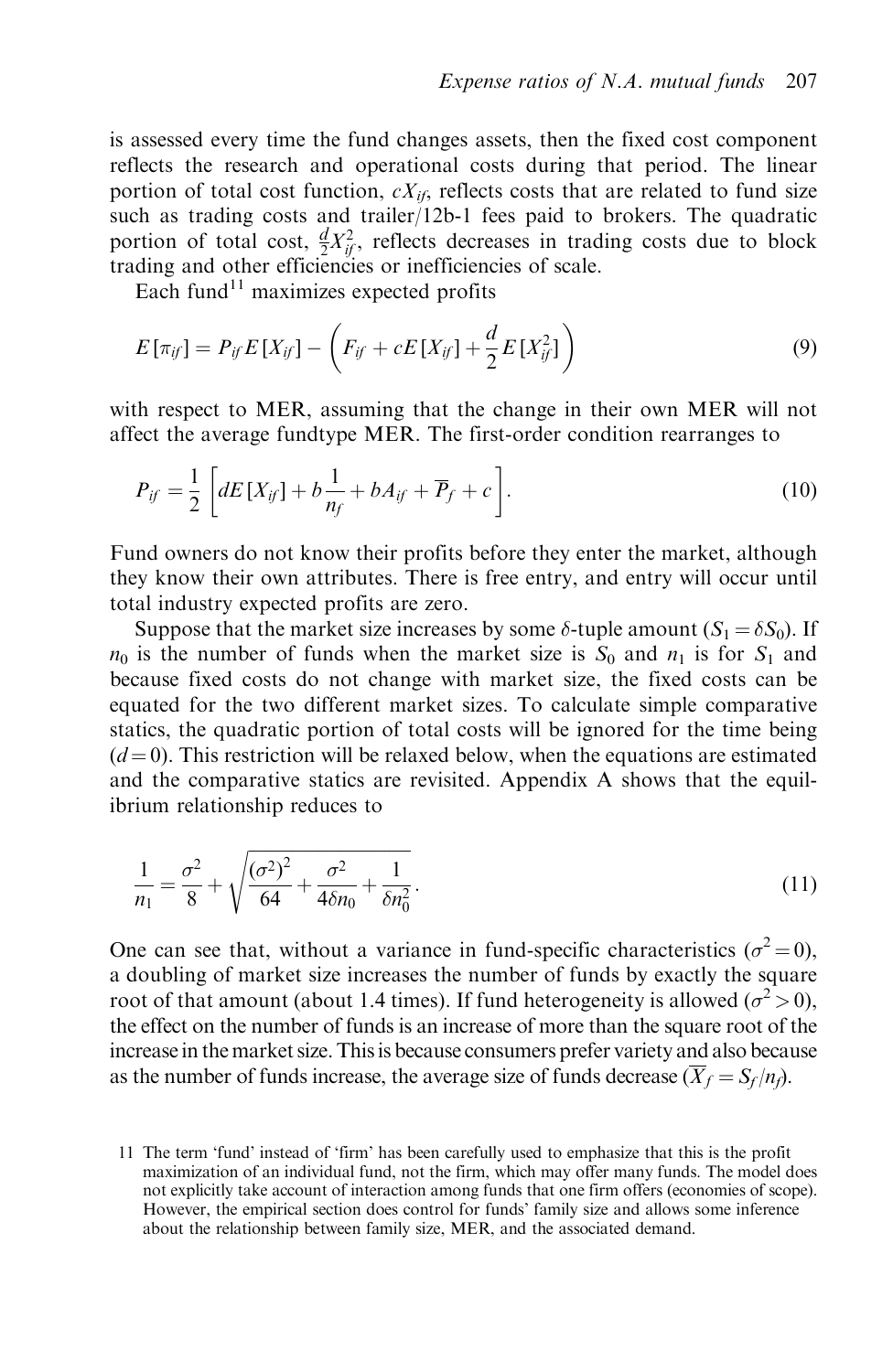|           |                 | Evidence for the monopolistic competition model |                                                              |                                            |
|-----------|-----------------|-------------------------------------------------|--------------------------------------------------------------|--------------------------------------------|
| Fundtype  |                 | Ratio of<br>market sizes<br>$(S_1/S_0=\delta)$  | Square root<br>of ratio of<br>market sizes $(\sqrt{\delta})$ | Ratio of<br>number of<br>funds $(n_1/n_0)$ |
| Domestic: | <b>Balanced</b> | 5.8                                             | 2.4                                                          | 2.6                                        |
|           | Blend           | 22.6                                            | 4.8                                                          | 4.0                                        |
|           | Value           | 22.8                                            | 4.8                                                          | 6.4                                        |
|           | Growth          | 102.9                                           | 10.1                                                         | 30.1                                       |
|           | Specialty       | 29.8                                            | 5.5                                                          | 7.1                                        |
|           | Small Cap.      | 18.9                                            | 4.3                                                          | 7.1                                        |
| Foreign:  | Global          | 8.5                                             | 2.9                                                          | 3.5                                        |
|           | Emerging        | 9.9                                             | 3.1                                                          | 3.5                                        |
| All Funds |                 | 14.1                                            | 3.8                                                          | 4.8                                        |

TABLE 3

NOTE: All figures are United States to Canada ratios.

One way to determine how closely the model fits the data is to compare the actual number of funds with the predictions from the model. The results of this exercise are shown in table 3. The first column displays the eight mutually exclusive categories of equity fundtypes that both countries have in common. The second column shows the ratio of United States to Canada total value of each fundtype or the number of times larger the U.S. fundtype is. The next column displays the square root of the ratio of market sizes, and the last column shows the actual ratio of number of funds. Recall that the model outlined specifies that if there are no individual characteristics included; then, if a market increases by a certain amount, the number of funds should increase by the square root of that amount. If, however, individual characteristics are included, the number of funds should increase by more than the square root of the inflation of market size. The model predicts that the figures in the right most column (ratio of the actual number of funds) should be greater than the figures in the column second from the right (square root of the ratio of market sizes).

The table clearly shows that for all fundtypes, the ratios of number of funds are all in the predicted range. This is evidence that the framework outlined closely fits the North American mutual fund market. The number of funds in the Balanced, Blend, Global, and Emerging fundtypes are predicted very closely (actuals are within 20% of predictions). This suggests that individual attributes are not as important in these fundtypes.

## 4. Regression results

The monopolistic competition model has been shown to be an acceptable representation of the mutual fund industry in North America. Using its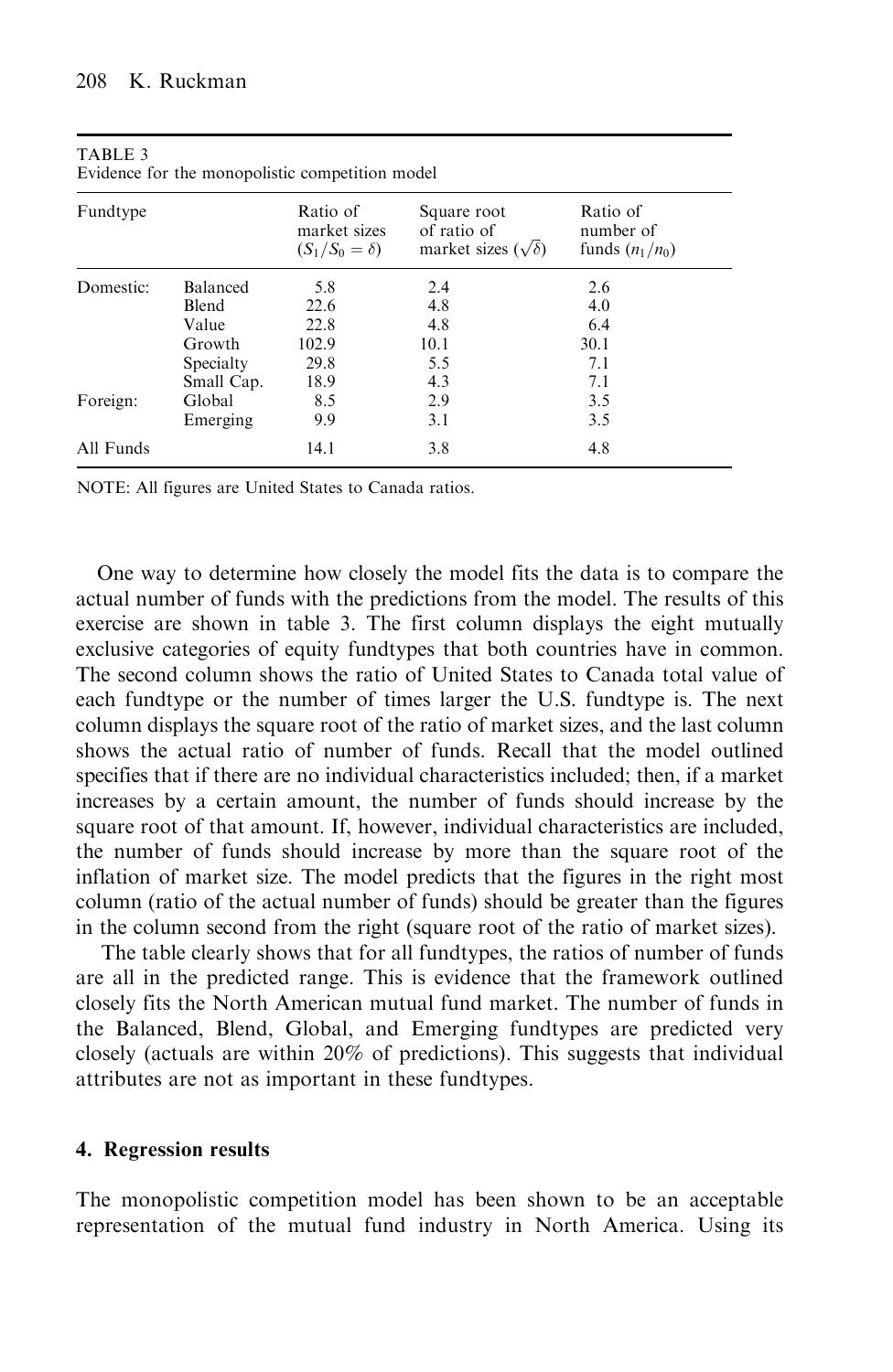framework, it remains to be shown to what extent the different attributes of the funds and fundtypes and markets can explain the difference in MERs. We discuss the MER pricing and expected demand equations in detail and then issues with their estimation before presenting the results.

Recall that a fund in a given fundtype sets its MER taking into consideration its average expected demand, the competition it faces within its fundtype, the fund's individual characteristics, the average MER in the fundtype and some marginal cost. The average expected demand will be proxied by the current assets of the fund. The average fundtype MER variable is separated into an average MER for each fundtype in the U.S. and Canadian mark-up component. The estimated coefficient on the Canadian dummy proves the most interesting, since it reflects the average mark-up on Canadian funds after accounting for all other variables. The estimated coefficient on the Canadian dummy measures the average Canadian mark-up due to both marginal and non-marginal cost differences, because it indicates the average difference between the Canadian and American MERs across fundtypes.

Recall from equation (7), a fund faces average expected demand that is a function of the number of funds in and size of its fundtype, its MER relative to the average MER in its fundtype and the fund's individual characteristics. The significance of the estimated attribute coefficients will indicate whether it has an effect on demand. It is assumed that there are unobservable elements of demand not explicitly defined in the expected demand equation. The second stage of the consumer problem involves the consumer's choosing one fund from all the other funds in its category. Therefore, the demand faced by an individual fund is relative to the other funds in its category and should be measured as its share of its fundtype's total assets. We use the fund's share of its fundtype market size to estimate the theoretical average expected demand equation by scaling the equation by fundtype size.

One might have already noticed an endogeneity between the MER pricing and expected demand equations. The MER pricing equation regresses MERs on assets and the expected demand equation regresses expected market share (assets over fundtype size) on MERs differenced from fundtype average MER. Although the competition effect  $(1/n_f)$  is determined simultaneously with fundtype size, the short time period of this model ('snapshot') ensures that exogenous shocks, such as an increase in demand for funds not captured by the control variables, do not have time to work their way through the system to cause an increase in entry and hence a decrease in  $1/n<sub>f</sub>$ .

A solution for the endogeneity is to instrument for the endogenously determined variables using the exogenous variables not included in each equation. There are three exogenous fund attributes that will be included in both the MER pricing and the expected demand equations, because they are believed to have an effect on both the cost of a mutual fund and the demand. These are the fund's age, a dummy for load, and the number of associated family members.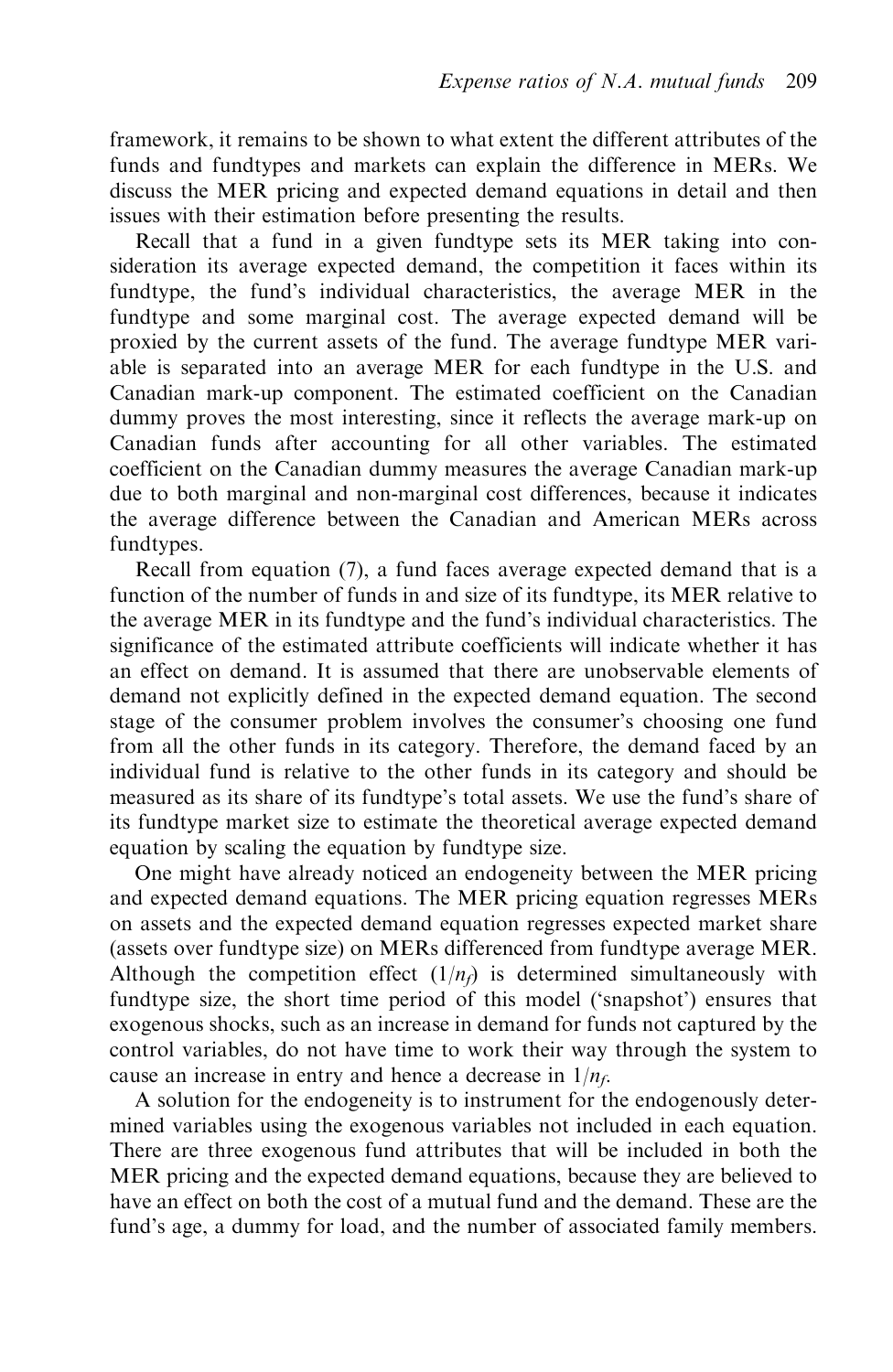For the MER pricing equation, the excluded exogenous variables are those variables included in the expected demand equation: three-year annualized fund return differenced from its fundtype average return and a dummy that indicates whether a fund is eligible for a retirement plan. Both of these variables do not necessarily affect the cost of a fund but most certainly affect demand for the fund. Likewise, for the expected demand equation, the excluded exogenous variable is the exogenous variable found only in the MER pricing equation: an index dummy. Being an index fund directly affects the cost of a fund, and consumers value the lower MER of the fund more than the fact it is an index fund.

Table 4 displays the instrumental variables (IV) estimation of the theoretical MER pricing equation. The validity of the instruments is determined by observing two statistics: the first stage F-statistic (Staiger and Stock, 1997) and the correlation between the instrumental variables and the endogenous variable. The first stage F-statistic tests the hypothesis that the instruments do not enter the first stage regression. In this case, the hypothesis that the estimated coefficients on the instruments are zero is strongly rejected. Although the pairwise correlations between the two instruments and the endogenous variable appear to be small, they are both found to have strong significance. The instruments are determined to be adequate to allow inference on the estimation. The Hausman test indicates that ordinary least squares is an inconsistent estimator for this equation.

The estimation shows that a larger sized fund will have a lower MER because of economies of scale. Malhotra and McLeod (1997) find that a 100% increase in the size of the mean U.S. equity fund for 1993 would decrease its MER by 7.3 basis points. Noting that the data set used in our paper includes Canadian funds, we find that a doubling of the mean fund's assets would decrease its MER by more than 22 basis points. Malhotra and McLeod (1997) do not include the inverse of number of funds (the variable accounting for different competition in different fundtypes between countries) and, as table 5 uncovers, this accounts for part of the discrepancy. There is reason to believe that because there are some very large funds that skew the distribution of asset size, the asset variable would be more accurately defined in logarithmic form. The results are shown in appendix C and have a similar structure to those of Malhotra and McLeod's study. The inference on all variables is robust and the effect of an increase in fund size on MER is smaller. A doubling of the mean fund size would decrease its MER by 12 basis points, bringing the economies of scale effect closer to Malhotra and McLeod's findings.

The estimated coefficient for the age variable weakly indicates that an older fund will have a higher MER. This result confirms a conclusion that Tufano and Sevick (1997, 347) make. They find that older funds tend to charge higher MERs. As explained earlier, funds with loads tend to have inflated MERs and the strong positive sign of the coefficient corroborates the story. Funds with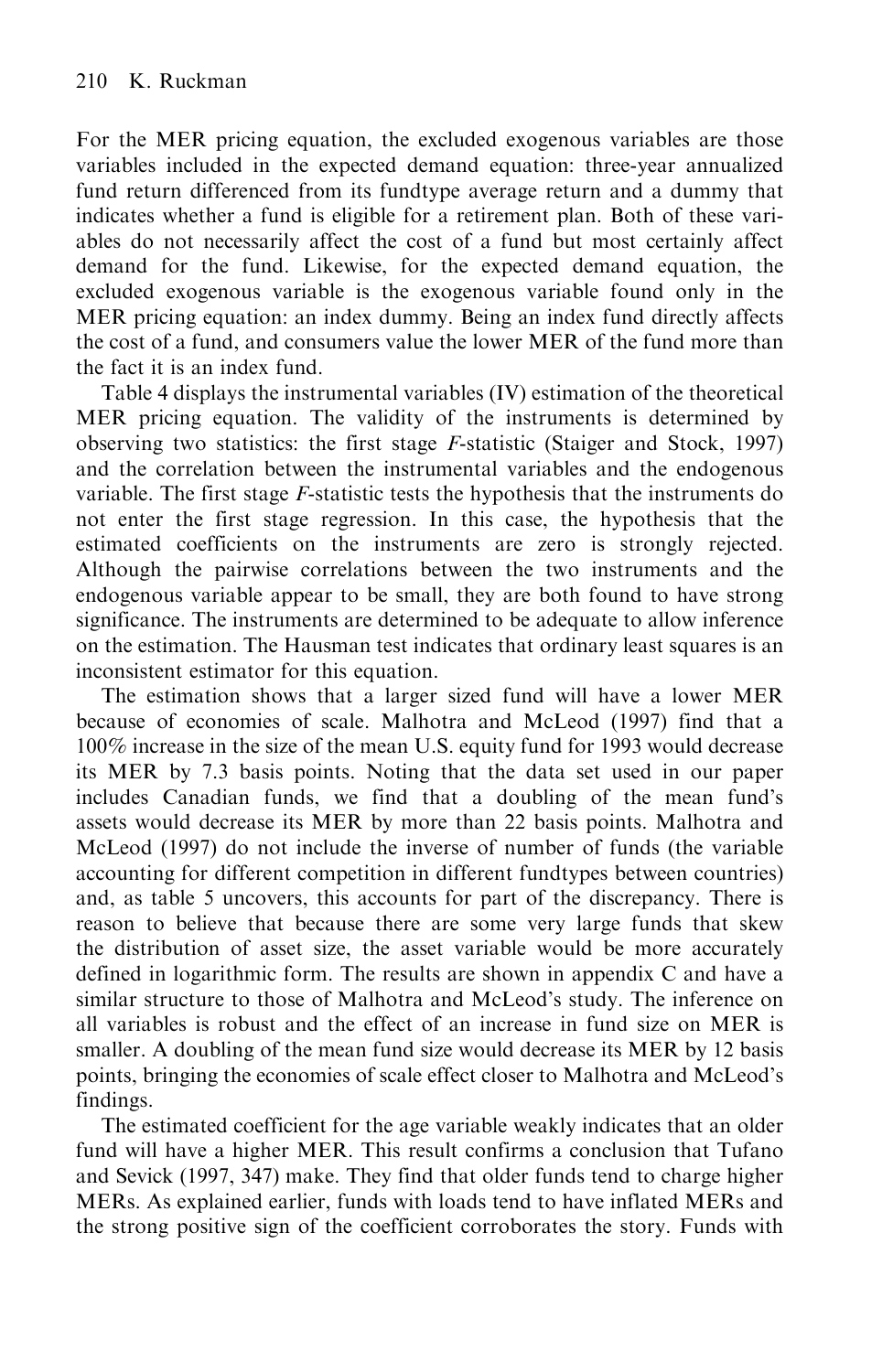| IV Estimation of the MER Pricing Equation<br>TABLE 4                      |                                                                                                                                                                       |                                                                                                                                                                                                            |                               |                                               |              |
|---------------------------------------------------------------------------|-----------------------------------------------------------------------------------------------------------------------------------------------------------------------|------------------------------------------------------------------------------------------------------------------------------------------------------------------------------------------------------------|-------------------------------|-----------------------------------------------|--------------|
| Dependent variable:<br>Endogenous variable:                               | Theoretical equation to be estimated: $P_{if} = \frac{1}{2} \left[ dE[X_{if}] + b \frac{1}{n_f} + b A_{if} + \overline{P}_f + c \right]$<br><b>MER</b><br>$E[X_{if}]$ |                                                                                                                                                                                                            |                               |                                               |              |
| Ist & 2nd stage F-statistics:<br>Instrumental variables:<br>Hausman test: | $X^2(8) = 20.92^*$                                                                                                                                                    | dummy for RRSP/IRA (Correlation with endogenous var.: 0.037 <sup>*</sup> )<br>1st: $F(9,4177) = 47.56^*$ 2nd: $F(8,4178) = 189.39^*$<br>return - average return (Correlation with endogenous var.: 0.084*) |                               |                                               |              |
| in model<br>Variable                                                      | capturing<br>Effect                                                                                                                                                   | Definition                                                                                                                                                                                                 | coefficient<br>Estimated      | Standard<br>error                             | Significance |
| $\frac{E[X_{ij}]}{1/n_{j}}$                                               | Economies of scale<br>Competition effect                                                                                                                              | inverse of number of funds<br>assets                                                                                                                                                                       | 7.0093<br>$-0.2253$           | 4.7826<br>0.0460                              | ⋇            |
| $A_{\dot{y}}$                                                             | Individual attributes                                                                                                                                                 | log(number of family members)<br>dummy: 1 if has a load<br>in fundtype<br>log(age)                                                                                                                         | 0.0255<br>0.4933<br>$-0.0171$ | 0.558<br>0.0301<br>0.0153<br>0.1145<br>0.0938 | ⋇            |
| $P_{f}$                                                                   | Mean U.S. MER<br>Cdn mark-up<br>Unexplained                                                                                                                           | mean U.S. MER for fundtype<br>dummy: 1 if Canadian fund<br>dummy: 1 if index fund                                                                                                                          | $-0.3013$<br>0.5420<br>0.6496 | 0.0494                                        | ⋇            |
| Constant                                                                  |                                                                                                                                                                       |                                                                                                                                                                                                            | 0.7811                        | 0.1478                                        | ⋇            |
|                                                                           |                                                                                                                                                                       |                                                                                                                                                                                                            |                               |                                               |              |

\* Indicates significance below 1%. Indicates significance below 1%.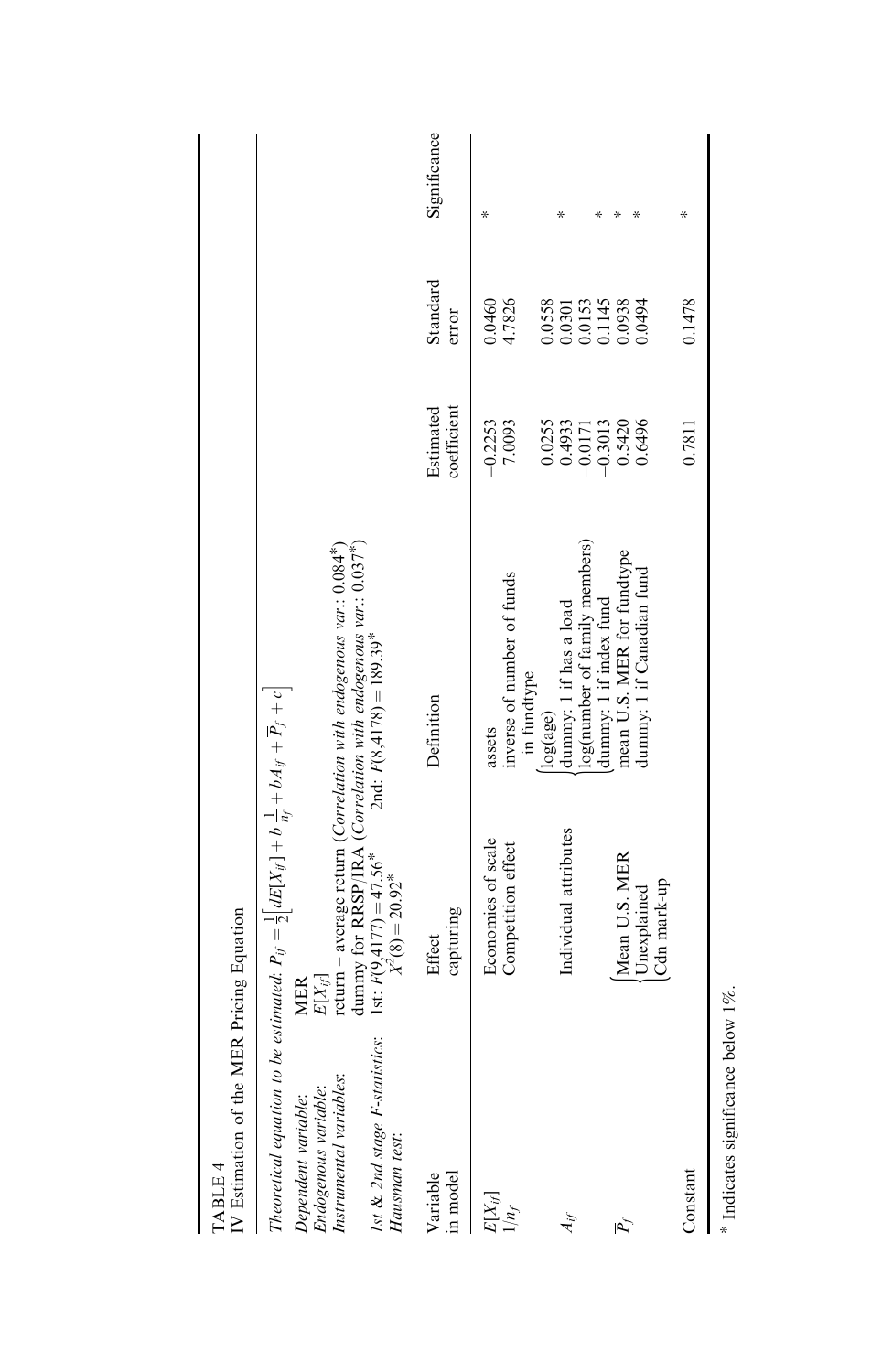| Variable<br>in model | Definition                                | Estimated Cdn.<br>coefficient Average average |           | U.S.      | Est. $\mathrm{coef.}^*$<br>$(Cdn. avg -$<br>U.S.avg) | $%$ of<br>difference<br>explained |
|----------------------|-------------------------------------------|-----------------------------------------------|-----------|-----------|------------------------------------------------------|-----------------------------------|
| $E[X_{if}]$          | assets                                    | $-0.2253$                                     | 0.2305    |           | 0.7704 0.1216                                        | 14.26                             |
| $1/n_f$              | inverse of number of funds<br>in fundtype | 7.0093                                        | 0.0062    |           | 0.0014 0.0341                                        | 4.00                              |
|                      | $\log(\text{age})$                        | 0.0255                                        | 0.6497    |           | 0.4589 0.0049                                        | 0.57                              |
| $A_{if}$             | dummy: 1 if has a load                    | 0.4933                                        | 0.0360    | $-0.0069$ | 0.0212                                               | 2.48                              |
|                      | log(number of family members)             | $-0.0171$                                     | $-0.6392$ | 0.1211    | 0.0130                                               | 1.52                              |
|                      | dummy: 1 if index fund                    | $-0.3013$                                     | $-0.0273$ | $-0.0075$ | 0.0060                                               | 0.70                              |
| $\overline{P}_f$     | mean U.S. MER for fundtype                | 0.5420                                        | 1.5068    | 1.5020    | 0.0026                                               | 0.31                              |
|                      | dummy: 1 if Canadian fund                 | 0.6496                                        |           | $\Omega$  | 0.6496                                               | 76.16                             |
| Constant             |                                           | 0.7811                                        | 1         |           | $\overline{0}$                                       | 0.00                              |
|                      |                                           |                                               |           | sum       | 0.8530                                               | 100.00                            |

#### TABLE 5 Decomposition of MER difference

many family members appear to have lower MERs because of economies of scope. As expected, index funds have lower MERs because they require less research expense.

The regression shows that even after accounting for the smaller average fund size of the Canadian companies and difference in competition, there is still a significant unexplained average mark-up in Canadian equity MERs. The unexplained mark-up is estimated to be an average of 65 basis points or 76% of the Canadian mark-up. Table 5 decomposes the difference in the Canada and U.S. MERs using the estimated parameters of the model to determine the percentage of the difference in MERs explained by each variable.

Economies of scale contributes to the difference in MERs between the two countries. It accounts for more than 14% of the difference in MERs. Appendix C shows the same decomposition for the log-linear model. Economies of scale play a similar role in the log-linear model. The difference in competition between the two markets plays a surprisingly small role in accounting for the difference in MERs. It accounts for 4% of the difference in MERs in the linear regression and almost 10% in the log-linear estimation. In both cases, however, the unexplained Canadian mark-up is significant. Recall that to measure the amount of the mark-up due to only marginal cost differences, the random error term  $(c_i)$  would be separated into a fund-specific random component and a Canadian dummy instead of separating the mean fundtype MER into the U.S. mean fundtype MER and a Canadian dummy. A decomposition similar to table 5 shows that the 85% of the difference that is unexplained can be divided into about one-third, owing to differences in marginal costs, and twothirds because of differences in other costs. As a check that this estimation does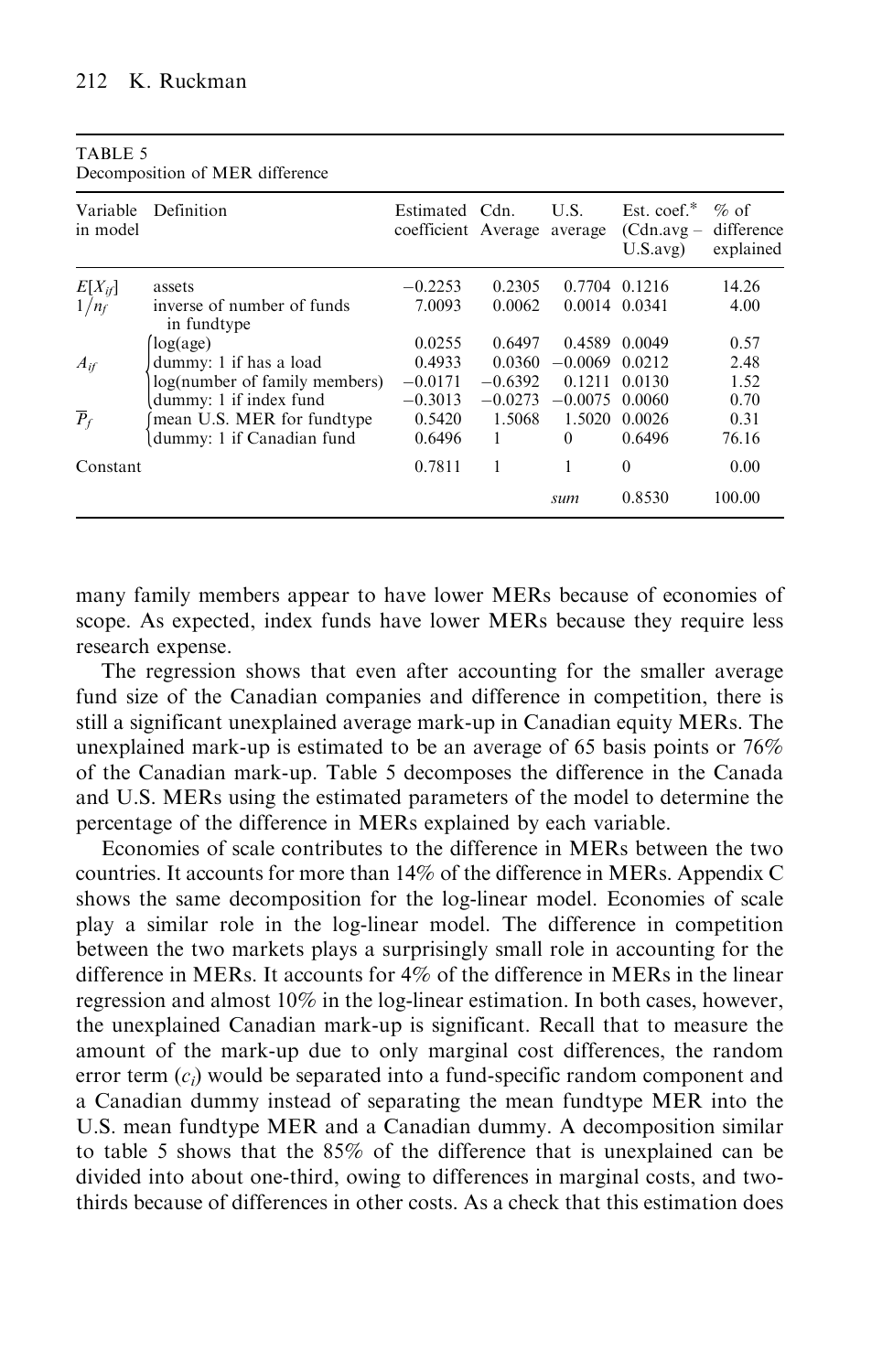not affect the overall results but is simply a method of separating out the type of unexplained cost differences, the sum of the estimated coefficients<sup>\*</sup> (Canadian avg. – U.S. avg.) found in the column second from the right adds up the identical number found in table 5.

Table 6 displays the estimates for the expected demand equation developed in the model (for an alternate log-linear specification estimation, see appendix C). Again, the first stage F-statistic and the correlation between the endogenous variable and the instrument determine that the instrument is adequate to allow inference on the estimation. The two most important variables in this regression are estimated in the predicted direction. The results strongly indicate that the more funds in a fundtype (a decrease in  $1/n_f$ ), the smaller market share each fund in that fundtype will have. The estimation predicts that the higher is a fund's MER over its fundtype's average MER, the lower will be its market share in that fundtype. The estimated significances suggest that the competition effect is stronger than the effect of an above average MER in determining market share. The equation was also estimated with the difference between a fund's MER and the weighted average MER in its fundtype instead of the above variable. The reasoning is that a fund might be more influenced by the MERs of larger funds in its fundtype than smaller funds. The results were robust with the estimated coefficient on that variable being virtually identical.

Older funds are strongly found to have larger market shares. This could be because of confidence instilled in consumers or simply because they have had a longer time to build a clientele. Load funds also tend to have a larger market share, suggesting that consumers are somewhat attracted to loaded funds, although this is not a strong result. As expected, funds with better than average returns have larger market shares. Funds that are associated with larger families are predicted to have larger market shares. This is most likely because mutual fund consumers may look to purchase funds that allow them to switch costlessly among funds in the same family. Being eligible for a registered retirement savings plan (RRSP) in Canada or individual retirement account (IRA) in the United States appears to increase market share, but not significantly. This effect is reduced by combining the Canadian and American datasets. In the United States, IRA-eligible funds tend to be distributed evenly among equity fundtypes with fund families making the decision whether to allow the eligibility; whereas in Canada, RRSP-eligibility is strictly due to foreign content of the fund and, therefore, is mostly restricted to the domestic fundtypes. Since the demand equation is fundtype specific, it is almost impossible to extract the effect on Canadian demand of RRSP-eligibility. If the demand is regressed only on the U.S. data, the IRA-eligibility variable is strongly, positively significant.

The estimated parameters can now be used to determine more precisely how well the monopolistic competition model fits the North American mutual fund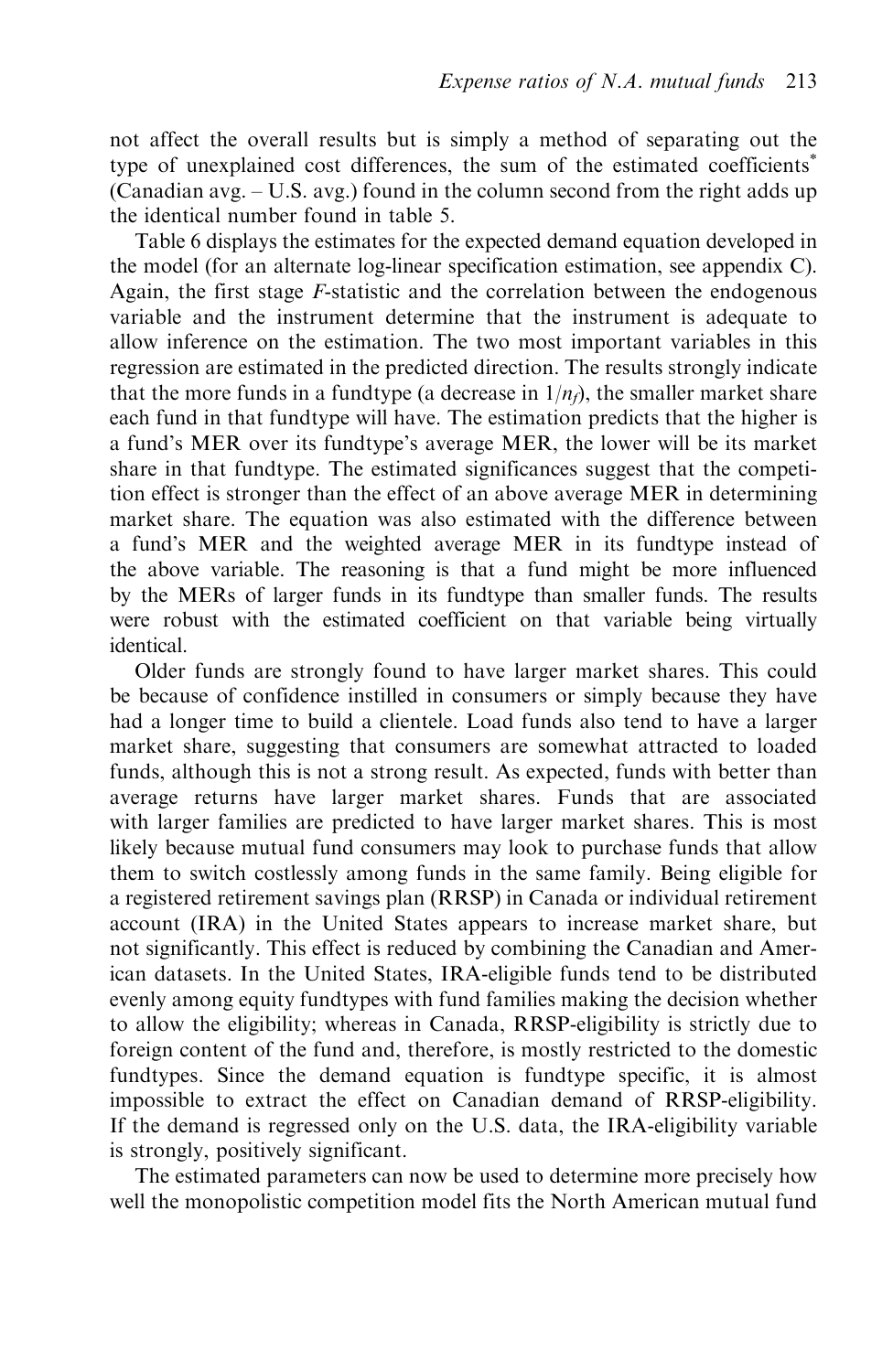| IV Estimation of the Expected Demand Equation<br>TABLE 6                                                                |                                                                                                          |                                                                                                                                            |                            |                            |              |
|-------------------------------------------------------------------------------------------------------------------------|----------------------------------------------------------------------------------------------------------|--------------------------------------------------------------------------------------------------------------------------------------------|----------------------------|----------------------------|--------------|
|                                                                                                                         | Theoretical equation to be estimated: $\frac{E[X_i]}{S_Y} = 1/n_f - b(P_{if} - \overline{P}_f) + A_{if}$ |                                                                                                                                            |                            |                            |              |
| Ist & 2nd stage F-statistics:<br>Instrumental variable:<br>Endogenous variable:<br>Dependent variable:<br>Hausman test: | 1st: $F(7,4179) = 268.75^*$<br>$X^2(7) = 0.14$                                                           | fundtype share<br>$P_{if} - P_f$<br>dummy for index (Correlation with endogenous var.: -0.191 <sup>*</sup> )<br>2nd: $F(7,4179) = 110.70*$ |                            |                            |              |
| Variable in<br>model                                                                                                    | Effect capturing                                                                                         | Definition                                                                                                                                 | coefficient<br>Estimated   | Standard<br>error          | Significance |
| $\frac{1/n_f}{P_{if}-\bar{P_f}}$                                                                                        | Pricing above average<br>Competition effect                                                              | inv. of number of funds in fundtype<br>MER - mean MER in fundtype                                                                          | 1.4930<br>$-0.1896$        | 0.639<br>0.2808            |              |
|                                                                                                                         |                                                                                                          | dummy: 1 if has a load<br>log(age)                                                                                                         | 0.3055<br>0.1069           | 0.0736                     |              |
| $A_{if}$                                                                                                                | Individual attributes                                                                                    | dummy: 1 if RRSP or IRA eligible<br>log(number of family members)<br>return – average return                                               | 0.0183<br>0.0402<br>0.0775 | 0.0043<br>0.0257<br>0.0911 |              |
| Constant                                                                                                                |                                                                                                          |                                                                                                                                            | $-0.1439$                  | 0.0365                     |              |
|                                                                                                                         |                                                                                                          |                                                                                                                                            |                            |                            |              |

 $^*$  Indicates significance below 1%. Indicates significance below 1%.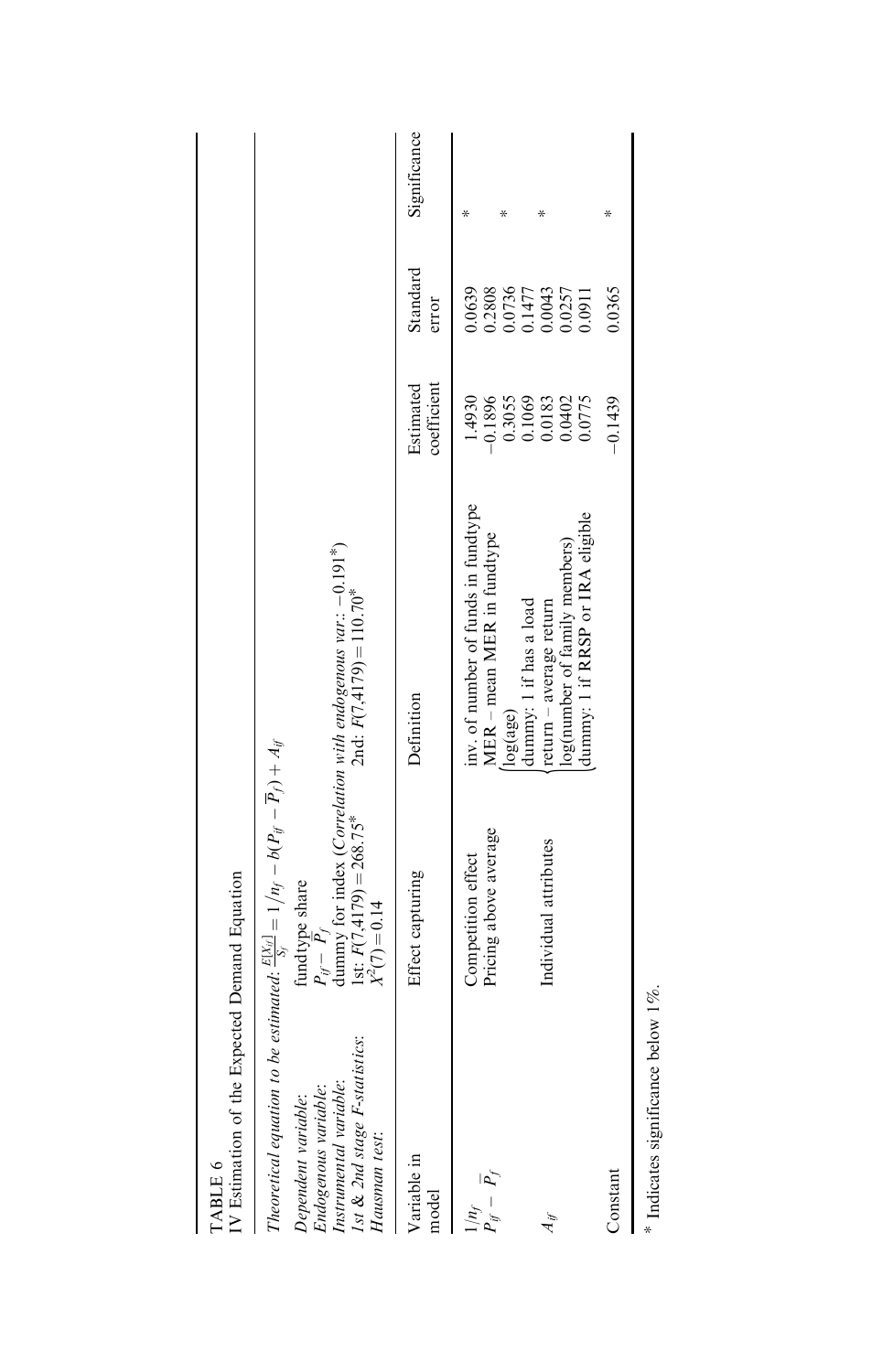

FIGURE 2 Number of actual and predicted Canadian funds

market. Equation (12) is a version of equation (11) without the linear parameter of marginal costs, d, restricted to be zero.

$$
\frac{1}{n_1^2} + \frac{\sigma^2}{(2 + bd\delta S_0)^2} \frac{1}{n_1} - \frac{2 + bdS_0}{\delta(2 + bd\delta S_0)} \left[ \frac{1}{n_0^2} + \frac{\sigma^2}{(2 + bdS_0)^2 n_0} \right] = 0 \tag{12}
$$

Equation (12) is a quadratic equation in  $1/n_1$  that can be solved using the quadratic formula when it is noted that the quantities in equation  $(12)$ are either observed or can be recovered from the estimated regressions. We will view  $S_0$  as the U.S. mutual fund market size,  $n_0$  as the number of funds in the U.S. market and  $\delta = S_1/S_0$  as the amount that the Canadian market size is smaller than that of the United States. Figure 2 compares the predicted number of funds according to the version of monopolistic competition developed in this paper with the actual number of Canadian mutual funds and a simple version of monopolistic competition without heterogenous fund attributes. The eight fundtypes are listed in the same order as they were in table 3, and the bold line indicates the actual number of mutual funds found in Canada. The thin solid line is the predicted number of Canadian funds using a simple form of monopolistic competition without the heterogenous fund addition developed in this paper (equation (7) with  $A_{it} = 0$ ), and the dotted line is the prediction using the model developed in this paper.

Figure 2 shows that the addition of heterogeneous funds does not adversely change the prediction of the number of Canadian funds, except in the case of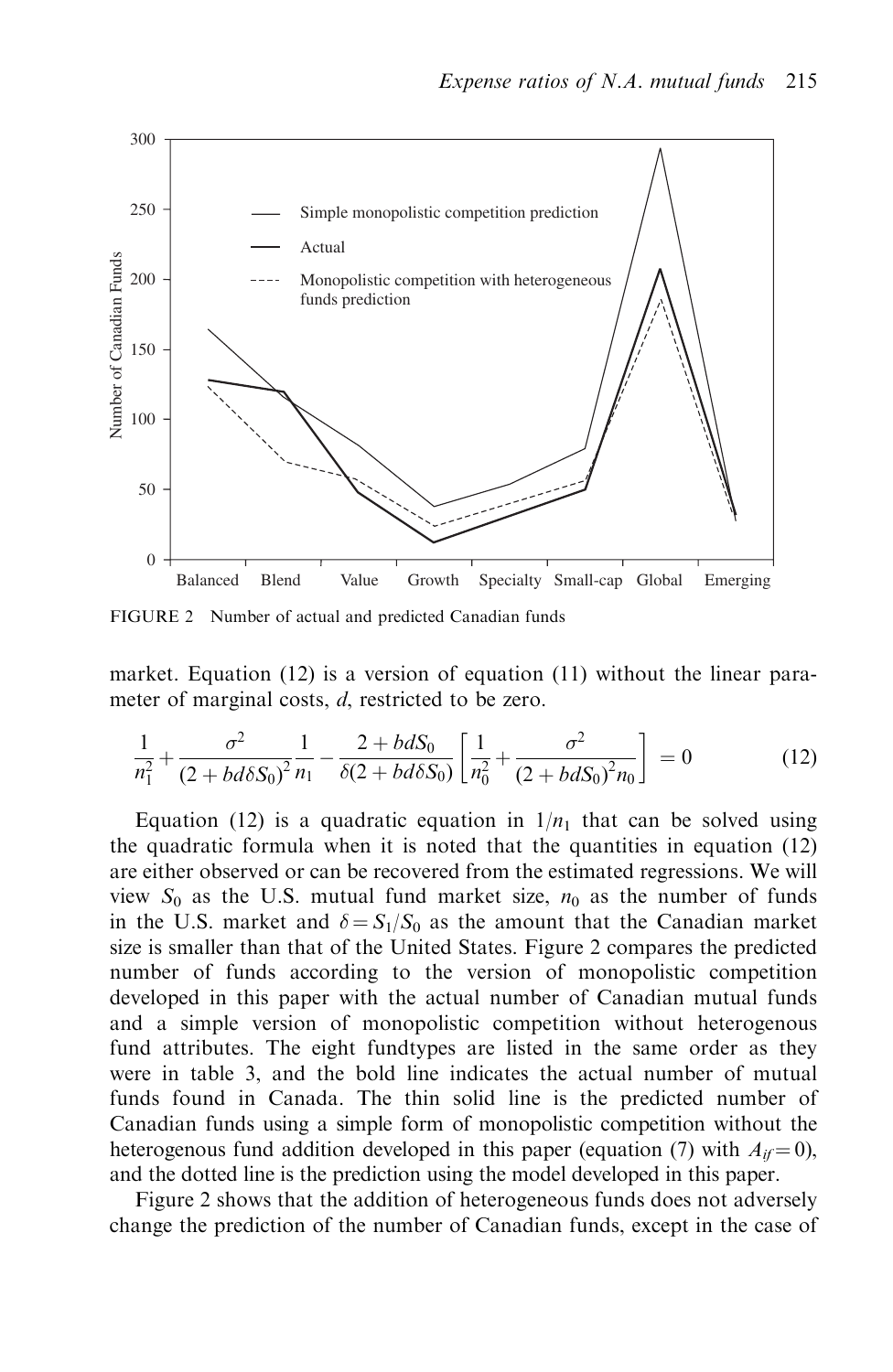Blend funds. Allowing for heterogeneity among funds brings the predicted number of funds very close to the actual number of Canadian funds for the Balanced, Value, Small-Cap and Global fundtypes. The sum of the squared difference between the predicted and the actual number of funds over the eight fundtypes for the simple model is 11,871 while for the model with heterogeneous funds it is 3,278. The version of monopolistic competition developed in this paper provides a closer fit to the North American mutual fund market than does a simple version of monopolistic competition with homogeneous funds.

## 5. Conclusion

In this paper we investigate the factors that determine MERs in North American mutual funds in an attempt to explain the mark-up in Canadian MERs. It is commonly believed that Canadian MERs are higher because Canadian funds are, on average, smaller and there are fewer rival funds. A monopolistic competition framework was used to model the mutual fund market because it directly addresses the issues of economies of scale and degree of competition. The framework was further developed to incorporate a distinctive consumer choice theory that allows funds to charge different MERs in equilibrium. The model fits the North American data well, and its estimation determines the extent to which the two common explanations account for the discrepancy in MERs. The difference in fund sizes, degree of competition, and measurable fund attributes are determined to explain about 24% of the Canadian mark-up.

There are other factors that may be influencing the MER difference. Trailer fees in Canada are anecdotally thought to be twice as large as 12b-1 fees in the United States. Trailer/12b-1 fees are a marginal cost and can account for only up to one third of the difference in MERs. A significant difference in costs, such as labour costs, would influence a difference in MERs between the two markets. We have no reason to think these costs are significantly different, but this point remains uninvestigated, because there are no available data on cost factors. Lastly, we anecdotally know that Canadian investors buy rear-loaded funds four times as often as front-loaded funds, whereas U.S. investors buy them equally as often. This remains a feasible but as of yet immeasurable reason for part of the difference in MERs.

## Data appendix

Each mutual fund claims to have a specific investment objective usually outlined in the prospectus and incorporated into the name of the fund. This creates a problem if fund managers deviate from the stated objective to the point that the fund would be appropriately listed as another fundtype altogether. Morningstar and Paltrak attempt to account for this behaviour by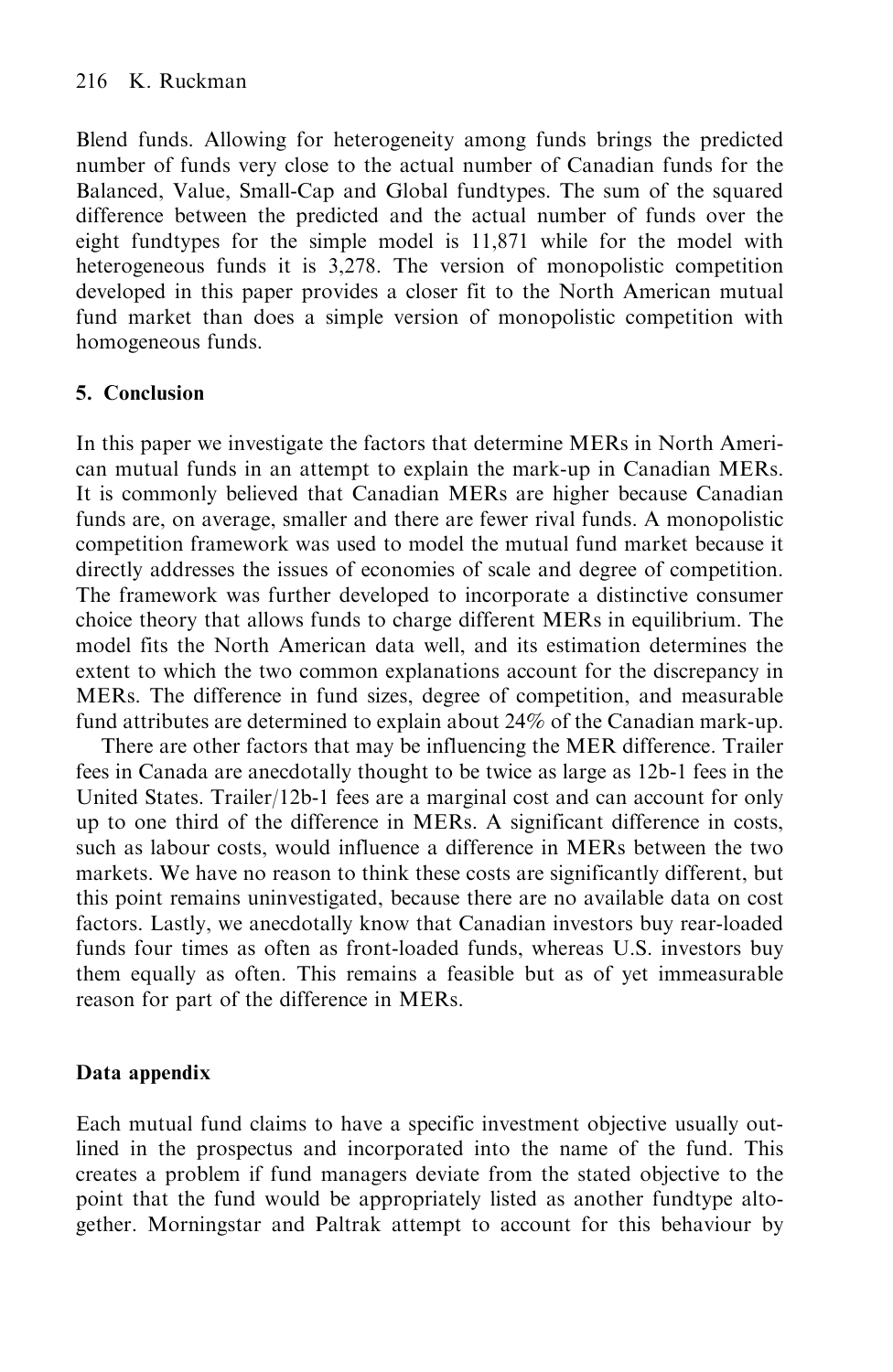|                | Detailed description of rundrypes |                |                |                                                                                                                                                                                                                                                          |
|----------------|-----------------------------------|----------------|----------------|----------------------------------------------------------------------------------------------------------------------------------------------------------------------------------------------------------------------------------------------------------|
| Fundtype       |                                   |                |                | Country Tracking organization's<br>categories included in fundtype                                                                                                                                                                                       |
| 1              | Domestic:                         | Balanced       | U.S.<br>Canada | Domestic Hybrid<br>CdnSAA, CndTAA                                                                                                                                                                                                                        |
| $\overline{2}$ |                                   | Blend          | U.S.<br>Canada | Large Blend, Mid-Cap Blend<br>Divers, LCDivr                                                                                                                                                                                                             |
| 3              |                                   | Value          | U.S.<br>Canada | Large Value, Mid-Cap Value<br>Divdnd, LCValu, Value                                                                                                                                                                                                      |
| 4              |                                   | Growth         | U.S.<br>Canada | Large Growth, Mid-Cap Growth<br>Growth, LCGrwt                                                                                                                                                                                                           |
| 5              |                                   | Specialty      | U.S.<br>Canada | Convertibles, Spec.-Communication,<br>Spec.-Financial, Spec.-Health,<br>Spec.-Natural Res, Spec.-Precious<br>Metal, Spec.-Real Estate, Spec.-Technology,<br>Spec.-Unaligned, Spec.-Utilities<br>CdnRE, Consum, Currncy, FinSer, Other,<br>PrMetl, Resorc |
| 6              |                                   | Small-cap U.S. | Canada         | Small Blend, Small Growth, Small Value<br>LSVC, SCDivr, SCGrwt, SCValu                                                                                                                                                                                   |
| 7              | Foreign:                          | Global         | U.S.<br>Canada | Diversified Pacific Asia Stock, Europe Stock,<br>Foreign Stock, Inter'l Hybrid, Pacific Asia<br>ex-Japan Stock, World Stock<br>China, Europe, GblSAA, GblTAA, German,<br>GlPrMt, GlobRE, Global, India, IntMkt,<br>IntlEq, Japan, Korean, NrthAm, PacRim |
| 8              |                                   | Emerging U.S.  |                | Diversified Emerging Mkt, Latin<br>America Stock                                                                                                                                                                                                         |
|                |                                   |                | Canada         | Amreas, Emerg, Latin                                                                                                                                                                                                                                     |
| 9              | U.S.-invested<br>Canadian Funds   |                | Canada         | GlobST, USDivers, USLgCap, USSmCap                                                                                                                                                                                                                       |

#### TABLE A1 Detailed description of fundtypes

NOTE: For precise definitions of tracking organization's categories, please see Morningstar for U.S. categories and Paltrak for Canadian categories.

allocating funds to categories based on portfolio statistics and composition over the previous three years. However, Brown and Goetzmann (1997) find that the categories used by mutual fund tracking organizations are a poor characterization of fund returns. They conduct an analysis of mutual fund categories using past returns to determine a natural grouping of funds that has some predictive power in explaining the future cross-sectional dispersion in fund returns. The dataset used in this paper is a compromise. We group the categories given in Morningstar and Paltrak using the criteria found in Brown and Goetzmann (1997). Table A1 describes in detail the composition of the fundtypes used in this paper.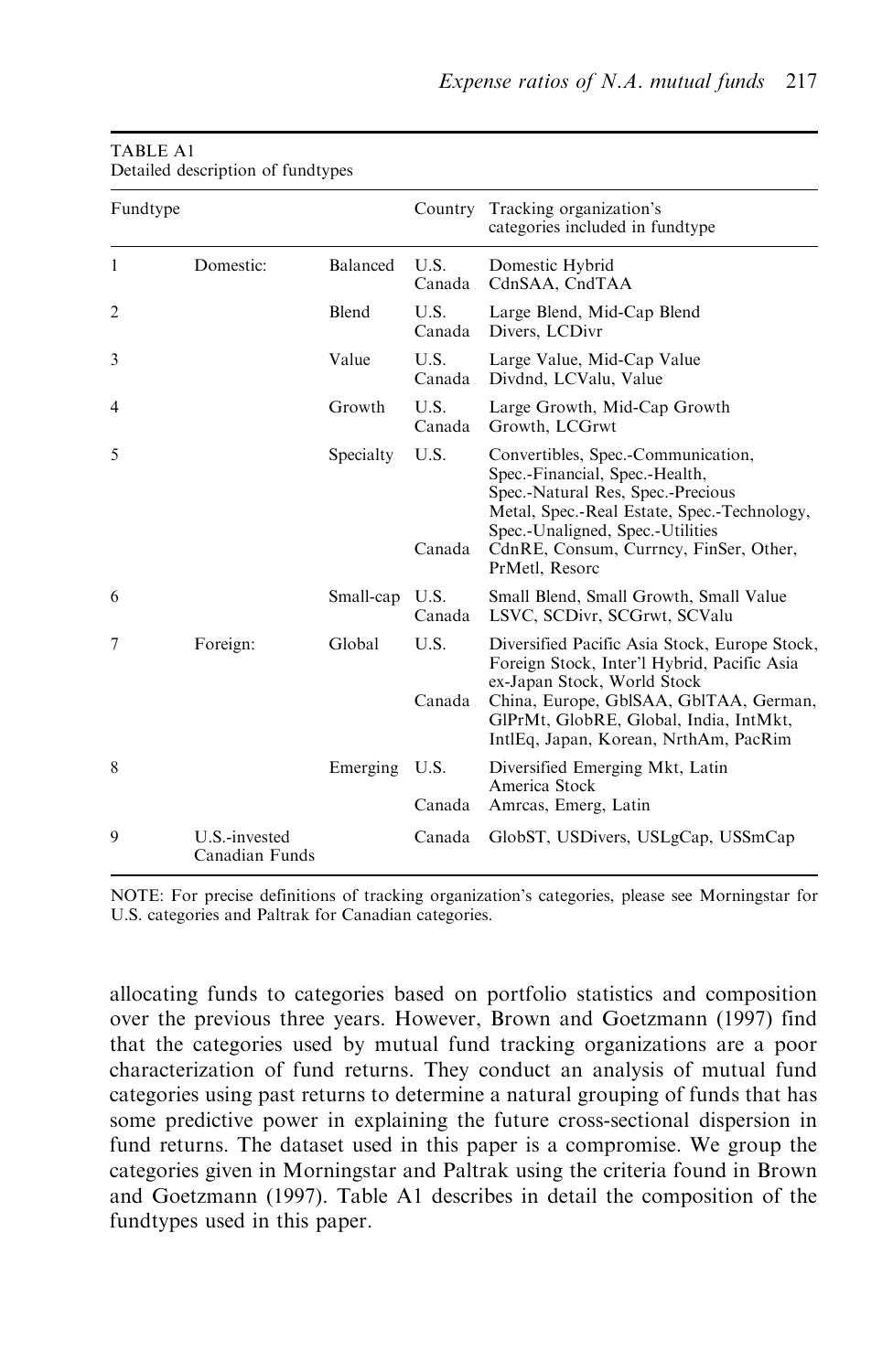## Appendix A: Fund's problem in detail

Fund profit  $(\pi_{if})$  is total revenue less the associated total cost:

$$
E[\pi_{if}] = (P_{if} - c) E[X_{if}] - \frac{d}{2} E[X_{if}^{2}] - F_{if}.
$$
 (A1)

Using the definition of the second moment  $(E[X_{if}^2] = \text{VAR}[X_{if}] + (E[X_{if}])^2)$ , the expected profit and VAR  $[X_{if}] = (S_f E [X_{if}] + (E[X_{if}])^2) M_f$  (see appendix B), where  $M_f = (1/S_f^2) \sum_k (y t_f^k)^2$ , this relationship can be utilized to yield the expect profit function:

$$
E[\pi_{ij}]=\left(P_{ij}-c-\frac{d}{2}S_{j}M_{j}\right)E[X_{ij}]-\frac{d}{2}(M_{j}+1)\left(E[X_{ij}]\right)^{2}-F_{ij}.
$$
 (A2)

Each fund maximizes expected profits with respect to MER (price), assuming that t3heir MER change will not affect the average fundtype MER. The substitution of the expected demand found in equation (7) into equation (A2) yields the first-order condition (rearranged):

$$
P_{if} = \frac{1 + b dS_f (M_f + 1)}{b(2 + b dS_f (M_f + 1))} \left[ \frac{1}{n_f} + b \overline{P}_f + A_{if} \right] + \frac{c + \frac{d}{2} S_f M_f}{2 + b dS_f (M_f + 1)}.
$$
 (A3)

The definition of average expected demand derived in equation (7) can be substituted into the terms inside the square brackets ofequation (A3). Then, by rearranging terms so MER is only found on the left-hand side of the equation, equation (A3) can be manipulated to lead to the following simple relationship between MER and average expected demand:

$$
P_{if} = \frac{1}{bS_f} [X_{if}] + d(M_f + 1) E [X_{if}] + c + \frac{d}{2} S_f M_f.
$$
 (A4)

Another simple substitution of equation (7) in for the first average expected demand in equation (A4) leads to the following form of the MER pricing decision:

$$
P_{if} = \frac{1}{2} \left[ d(M_f + 1) E[X_{if}] + b \frac{1}{n_f} + bA_{if} + \overline{P}_f + c + \frac{d}{2} S_f M_f \right].
$$
 (A5)

Equation (10) in the text differs from equation (A5) by the assumption that  $M_f = 0$ . The term  $M_f$  is the summation over all consumers of the square of each consumer's share of fundtype assets and is expected to be an extremely small number. In 1999 the IFIC claims that their members have \$CDN 389.7 billion assets and 45.8 million unitholder accounts. On average, each Canadian unitholder's share is  $1.923 \times 10^{-8}$  of total assets. For the same year, the ICI claims 226.8 million unitholder accounts for \$US 6,846 billion assets.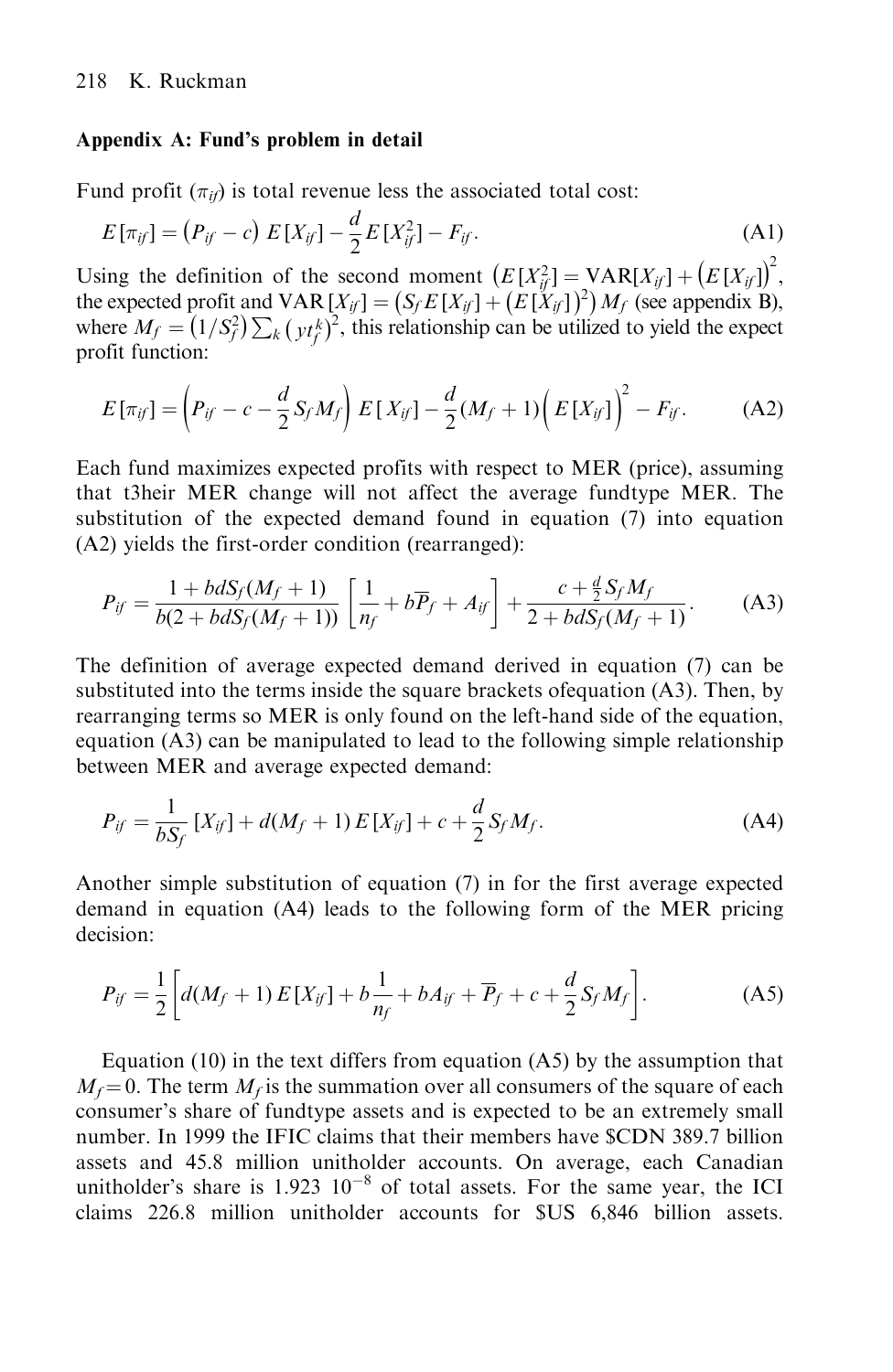On average, U.S. unitholder shares are  $4.409 \, 10^{-9}$  of total assets. This is a simplifying assumption but not a necessary one. Equation (A5) could be used for the basis of the regressions in table 4. The term will be retained in the derivations in the rest of the appendix to display the theory in its unrestricted form.

Fund owners do not know their profits before they enter the market, although they know their own attributes. There is free entry, and entry will occur until total industry expected profits are zero:

$$
E[\pi_f] = \sum_{i=1}^{n_f} E[\pi_{if}] = 0.
$$
 (A6)

The MER pricing equation found in equation (A4) can be substituted into the expected profits function in equation (A2) to yield the following equilibrium condition:

$$
\sum_{i=1}^{n_f} E[\pi_{if}] = \left(\frac{1}{bS_f} + \frac{d}{2}(M_f + 1)\right) \sum_{i=1}^{n_f} \left(E[X_{if}]\right)^2 - \sum_{i=1}^{n_f} F_{if} = 0.
$$
 (A7)

Average expected demand can be characterized as a function of only fund attributes by noticing that the MERs of any two funds  $i$  and  $j$  in the same fundtype are related to each other by the differences in their individual characteristics (use equation (A3)) and that if one fund is fixed, the average MER can be defined as a function of the MER of only that fund and the difference between its characteristics and the average characteristic in that fundtype  $(\bar{A}_f)$ . We already know that the average characteristic in a fundtype is zero  $({\bar A}_f = E[A_{if}] = 0)$ , and this leads to the following form of the average expected demand function.

$$
E[X_{if}] = S_f \left[ \frac{1}{n_f} + \frac{1}{2 + bdS_f(M_f + 1)} A_{if} \right].
$$
 (A8)

The equilibrium relationship becomes

$$
\sum_{i=1}^{n_f} E[\pi_{if}] = \left(\frac{1}{bS_f} + \frac{d}{2}(M_f + 1)\right)S_f^2 \left[\frac{1}{n_f} + \frac{\sigma^2}{(2 + bdS_f(M_f + 1))^2}\right] - n_fF_f = 0,
$$
\n(A9)

where  $\sigma^2$  is the variance of fund attributes (VAR[ $A_{if}$ ] =  $\sigma^2$ ) and the average fixed cost for a fundtype f is  $F_f$ , regardless of the number of funds.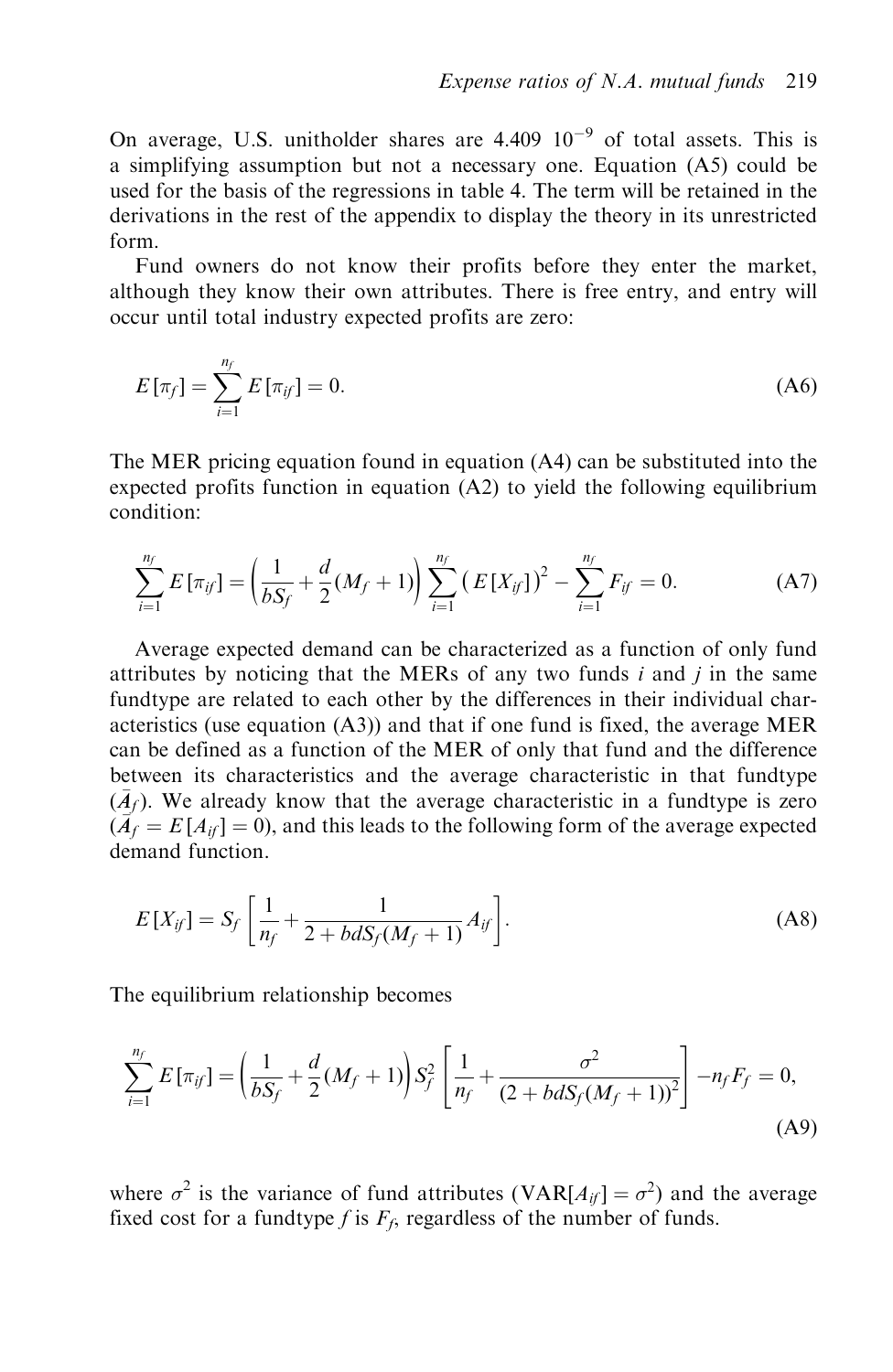If  $n_0$  is the number of funds when the market size is  $S_0$  and  $n_1$  is for  $S_1$ , the corresponding relationship is

$$
F_f = \left(\frac{1}{bS_0} + \frac{d}{2}(M_0 + 1)\right) S_0^2 \left(\frac{1}{n_0^2} + \frac{\sigma^2}{(2 + bdS_0)^2 n_0}\right)
$$
  
\n
$$
F_f = \left(\frac{1}{bS_1} + \frac{d}{2}(M_1 + 1)\right) S_1^2 \left(\frac{1}{n_1^2} + \frac{\sigma^2}{(2 + bdS_1)^2 n_1}\right).
$$
\n(A10)

These two relationships are equated in equation (12) in the text and also in equation (11) with the linear portion of marginal cost, d, restricted to be zero. Both equations in the text assume that a fundtype increase occurs through an equal increase of income among all consumers:

$$
\left(M_1 = \sum_{k} \left(\frac{y t^k}{S_1}\right)^2 = \sum_{k} \left(\frac{\delta y t^k}{\delta S_0}\right)^2 = \sum_{k} \left(\frac{y t^k}{S_0}\right)^2 = M_0
$$
\nand that  $M_0 = M_1 = 0$ .

## Appendix B: Deriving the variance of demand

Recall that demand (equation 8) is defined as

$$
X_{if} = \sum_{k=1}^{m} y t_f^{k*} I_{if}^k
$$
 (B1)

and that its expected value is

$$
E[X_{if}] = S_f \Pr_{if}.
$$
 (B2)

The demand function is a summation over the random variable  $I_{if}^{k}$ . This leads to the following definition for the variance of  $X_{if}$ :

$$
VAR [X_{if}] = \sum_{k=1}^{m} (yt^k)^2 VAR [I_{if}^k].
$$
 (B3)

The definition of variance for a discrete random variable,  $X$ , is

VAR 
$$
[X] = \sum_{i} \left( x_i - E[X_i] \right)^2 f(x_i),
$$
 (B4)

where  $x_i$  are the values of X and  $f(x_i)$  is the probability density function of X. Using this definition, we can define the variance for the indicator function as follows:

VAR 
$$
[I_{ij}^k] = (0 - \Pr_{ij})^2 (1 - \Pr_{ij}) + (1 - \Pr_{ij})^2 \Pr_{ij} = \Pr_{ij} - \Pr_{ij}^2
$$
. (B5)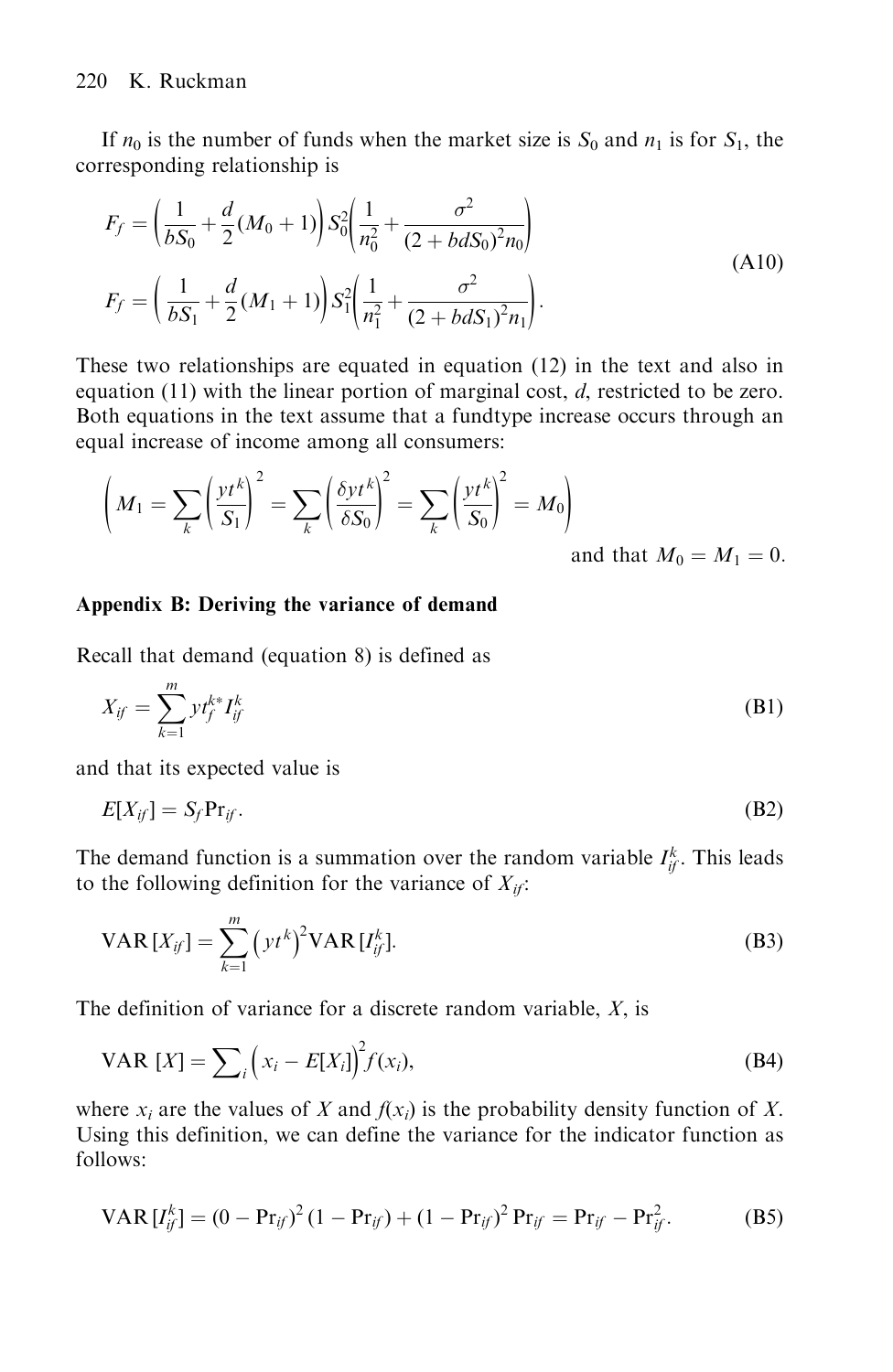This can be substituted back into the variance of demand function to yield:

VAR 
$$
[X_{if}] = (\Pr_{if} + \Pr_{if}^2) \sum_{k=1}^{m} (yt^k)^2
$$
. (B6)

A simple of substitution of the definition for expected demand leads to the following relationship:

$$
\mathrm{VAR}\left[X_{if}\right] = \left(S_f E[X_{if}]+ \left(E[X_{if}]\right)^2\right)M_f,
$$

where

$$
M_f = \sum_k \left(\frac{y t_f^k}{S_f}\right)^2.
$$
 (B7)

## Appendix C: Estimation of the model in log-linear functional form

| <b>TABLE C1</b>                                                                                                          |                                          | Instrumental variables estimation of the log-linear pricing equation                                                                                                                                                                                             |                                  |                            |                       |  |
|--------------------------------------------------------------------------------------------------------------------------|------------------------------------------|------------------------------------------------------------------------------------------------------------------------------------------------------------------------------------------------------------------------------------------------------------------|----------------------------------|----------------------------|-----------------------|--|
| Dependent variable:<br>Endogenous variable:<br>Instrumental variables:<br>1st & 2nd stage F-statistics:<br>Hausman test: |                                          | <b>MER</b><br>$E[X_{if}]$<br>return – average return ( <i>Correlation with endogenous var.</i> : $0.218^*$ )<br>dummy for RRSP/IRA (Correlation with endogenous var.: 0.038*)<br>1st: $F(9,4177) = 246.71^*$<br>2nd: $F(8,4178) = 430.94*$<br>$X^2(8) = 46.19^*$ |                                  |                            |                       |  |
| Variable<br>in model                                                                                                     | Effect capturing                         | Definition                                                                                                                                                                                                                                                       | Estimated<br>coefficient error   |                            | Standard Significance |  |
| $E[X_{if}]$<br>$1/n_f$                                                                                                   | Economies of scale<br>Competition effect | log(asserts)<br>log(inv. of number of<br>funds in fundtype)                                                                                                                                                                                                      | $-0.1746$<br>0.0628              | 0.0154<br>0.0186           | *<br>*                |  |
| $A_{if}$                                                                                                                 | Individual attributes                    | $\log(\text{age})$<br>dummy: 1 if has a<br>load                                                                                                                                                                                                                  | 0.0014<br>0.4263                 | 0.0241<br>0.0216           | $\ast$                |  |
| $\overline{P}_f$                                                                                                         | Mean U.S. MER                            | log(number of family<br>members)<br>dummy: 1 if index fund<br>mean U.S. MER for                                                                                                                                                                                  | $-0.0063$<br>$-0.4884$<br>0.4601 | 0.0091<br>0.0631<br>0.0575 | *<br>*                |  |
|                                                                                                                          | Unexplained<br>Cdn mark-up               | fundtype<br>dummy: 1 if Canadian<br>fund                                                                                                                                                                                                                         | 0.6271                           | 0.0354                     | *                     |  |
| Constant                                                                                                                 |                                          |                                                                                                                                                                                                                                                                  | 0.7619                           | 0.1499                     | *                     |  |

\* Indicates significance below 1%.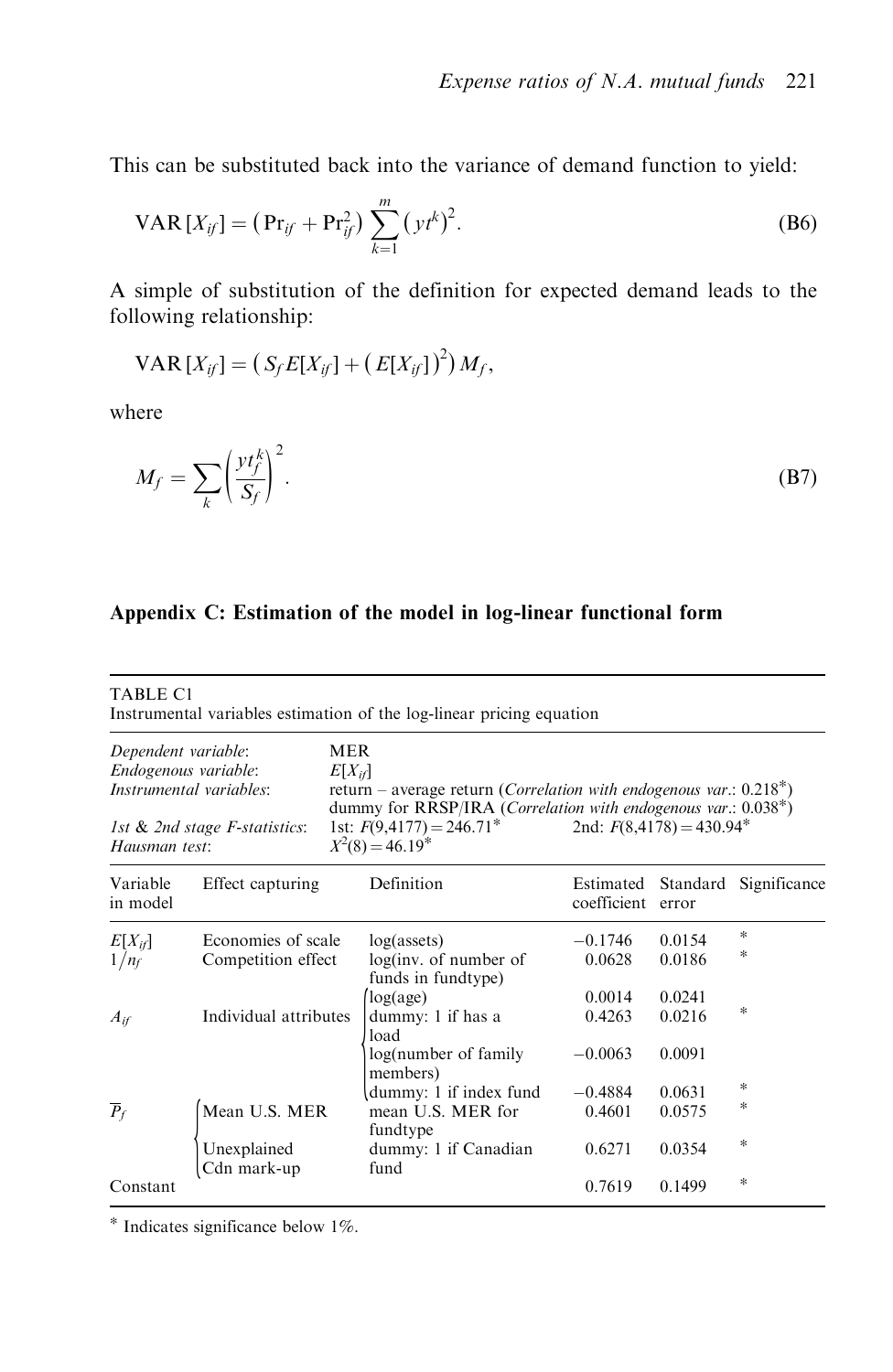## TABLE C2

Decomposition of MER difference using log-linear pricing equation

| Variable<br>in model | Definition                                  | Estimated Cdn<br>coefficient average |           | U.S.<br>average            | Est.<br>$\mathrm{coef.}^*$<br>(Cdn)<br>$avg - U.S.$<br>avg) | $%$ of<br>difference<br>explained |
|----------------------|---------------------------------------------|--------------------------------------|-----------|----------------------------|-------------------------------------------------------------|-----------------------------------|
| $E[X_{if}]$          | log(asserts)                                | $-0.1746$                            |           | $-2.9995$ $-2.3942$ 0.1056 |                                                             | 12.38                             |
| $1/n_f$              | log(inv. of number of<br>funds in fundtype) | 0.0628                               |           | $-5.3428 -6.6965 0.0850$   |                                                             | 9.96                              |
|                      | log(age)                                    | 0.0014                               | 0.6497    | 0.4589                     | 0.0003                                                      | 0.03                              |
| $A_{if}$             | dummy: 1 if has a load                      | 0.4263                               | 0.0360    | $-0.0069$                  | 0.0183                                                      | 2.14                              |
|                      | log(number of family members)               | $-0.0063$                            | $-0.6392$ | 0.1211                     | 0.0048                                                      | 0.56                              |
|                      | dummy: 1 if index fund                      | $-0.4884$                            | $-0.0273$ | $-0.0075$                  | 0.0097                                                      | 1.14                              |
| $\overline{P}_f$     | mean U.S. MER for fundtype                  | 0.4601                               | 1.5068    | 1.5020                     | 0.0022                                                      | 0.26                              |
|                      | dummy: 1 if Canadian fund                   | 0.6271                               | 1         | 0                          | 0.6271                                                      | 73.51                             |
| Constant             |                                             | 0.7619                               |           | 1                          | $\Omega$                                                    | 0.00                              |
|                      |                                             |                                      |           | sum                        | 0.8530                                                      | 100.00                            |

NOTE: Country averages are only for funds used in regression.

#### TABLE C3

Instrumental variables estimation of the log-linear demand equation

| Dependent variable:<br>Endogenous variable:<br>Instrumental variable:<br>1st $\&$ 2nd stage $F$ -statistics:<br>Hausman test: |                       | $P_{if}-P_f$<br>$X^2(7) = 0.03$ | logged fundtype share<br>dummy for index ( <i>Correlation with endogenous var.</i> : $-0.191^*$ )<br>1st: $F(7,4179) = 269.00^*$ |                   | 2nd: $F(7,4179) = 488.09^*$ |                                 |
|-------------------------------------------------------------------------------------------------------------------------------|-----------------------|---------------------------------|----------------------------------------------------------------------------------------------------------------------------------|-------------------|-----------------------------|---------------------------------|
| Variable<br>in model                                                                                                          | Effect<br>capturing   |                                 | Definition                                                                                                                       | coefficient error |                             | Estimated Standard Significance |
| $1/n_f$                                                                                                                       | Competition effect    |                                 | $log$ (inv. of number of<br>funds in fundtype)                                                                                   | 1.4654            | 0.0391                      | *                               |
| $P_{if} - \overline{P}_f$                                                                                                     | Pricing above average |                                 | $MER$ – mean MER in<br>fundtype                                                                                                  | $-0.7816$         | 0.3535                      | **                              |
|                                                                                                                               |                       |                                 | log(age)                                                                                                                         | 1.1732            | 0.0932                      | *                               |
|                                                                                                                               |                       |                                 | dummy: 1 if has a load                                                                                                           | $-0.3224$         | 0.1847                      |                                 |
| $A_{if}$                                                                                                                      | Individual attributes |                                 | $return - average return$                                                                                                        | 0.0536            | 0.0054                      | *                               |
|                                                                                                                               |                       |                                 | log(number of family<br>members)                                                                                                 | 0.3144            | 0.0317                      | *                               |
|                                                                                                                               |                       |                                 | dummy: 1 if RRSP<br>or IRA eligible                                                                                              | 0.3403            | 0.1155                      | *                               |
| Constant                                                                                                                      |                       |                                 |                                                                                                                                  | $-1.1969$         | 0.0891                      | *                               |

\* Indicates significance below  $1\%$ ; \*\* below 5%.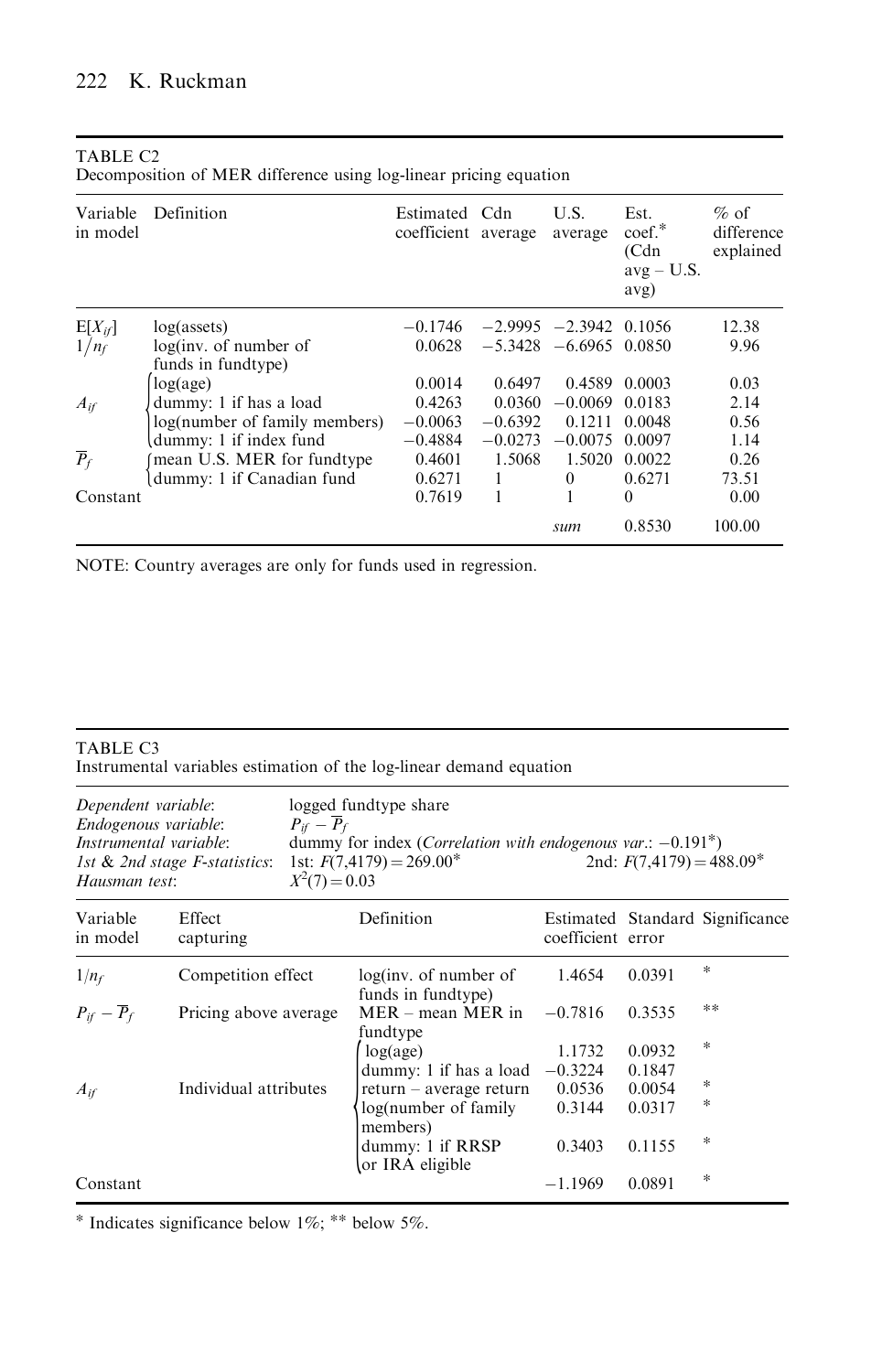## References

- Borch, K. (1968) The Economics of Uncertainty (Princeton, NJ: Princeton University Press)
- Berkowitz, M., and Y. Kotowitz (1993) 'Incentives and efficiency in the market for management services: a study of Canadian mutual funds,' Canadian Journal of Economics 26, 850–66
- Brown, K., W. Harlow, and L. Starks (1996) 'Of tournaments and temptations: an analysis of managerial incentives in the mutual fund industry,' Journal of Finance 51, 85–110
- Brown, S., and W. Goetzmann (1997) 'Mutual fund styles,' Journal of Financial Economics 43, 373–99
- Carhart, M. (1997) 'On persistence in mutual fund performance' in Journal of Finance 52, 57–82
- Dellva, W., and G. Olson (1998) 'The relationship between mutual fund fees and expenses and their effects on performance,' Financial Review 33, 85–103
- Financial Post (1998a) 'Trailer-free rebate could lead to lower fund MERs,' 28 March — (1998b) 'What's in an MER? More than just management,' 11 April
- Gadsden, S. (1998) The Canadian Mutual Funds Handbook (Toronto: McGraw-Hill Ryerson)
- Grinblatt, M., and S. Titman (1994) 'A study of monthly mutual fund returns and performance evaluation techniques,' Journal of Financial and Quantitative Analysis 29, 419–44
- Hensher, D., and L. Johnson (1981) Applied Discrete-Choice Modeling (New York: John Wiley)
- Hey, J. (1979) Uncertainty in Microeconomics (New York: New York Press)
- Investment Company Institute (1991) Mutual Fund Fact Book (New York)
- Krugman, P. and M. Obstfeld (1997) International Economics: Theory and Policy (Massachusetts: Addison-Wesley)
- Malhotra, D., and R. McLeod (1997) 'An empirical analysis of mutual fund expenses,' Journal of Financial Research 20, 175–90
- Markowitz, H. (1970) Portfolio Selection: Efficient Diversification of Investments (Yale University Press)
- Quirin, G. (1969) A Study of the Canadian Mutual Funds Industry (Canadian Mutual Funds Association)
- Staiger, D. and J. Stock (1997) 'Instrumental variables regression with weak instruments,' Econometrica 65, 557–86
- Stromberg, G. (1998) Investment Funds in Canada and Consumer Protection, Strategies for the Millennium (Ottawa: Industry Canada)
- Trzcinka, C., and R. Zweig (1990) An Economic Analysis of the Cost and Benefits of S.E.C. Rule 12b-1 (New York: Salomon Brothers Center for the Study of Financial Institutions)
- Tufano, P., and M. Sevick (1997) 'Board structure and fee-setting in the U.S. mutual fund industry,' Journal of Financial Economics 46, 321–55.
- Wooldridge, J. (2000) Introductory Econometrics: A Modern Approach (South-Western College Publishing)